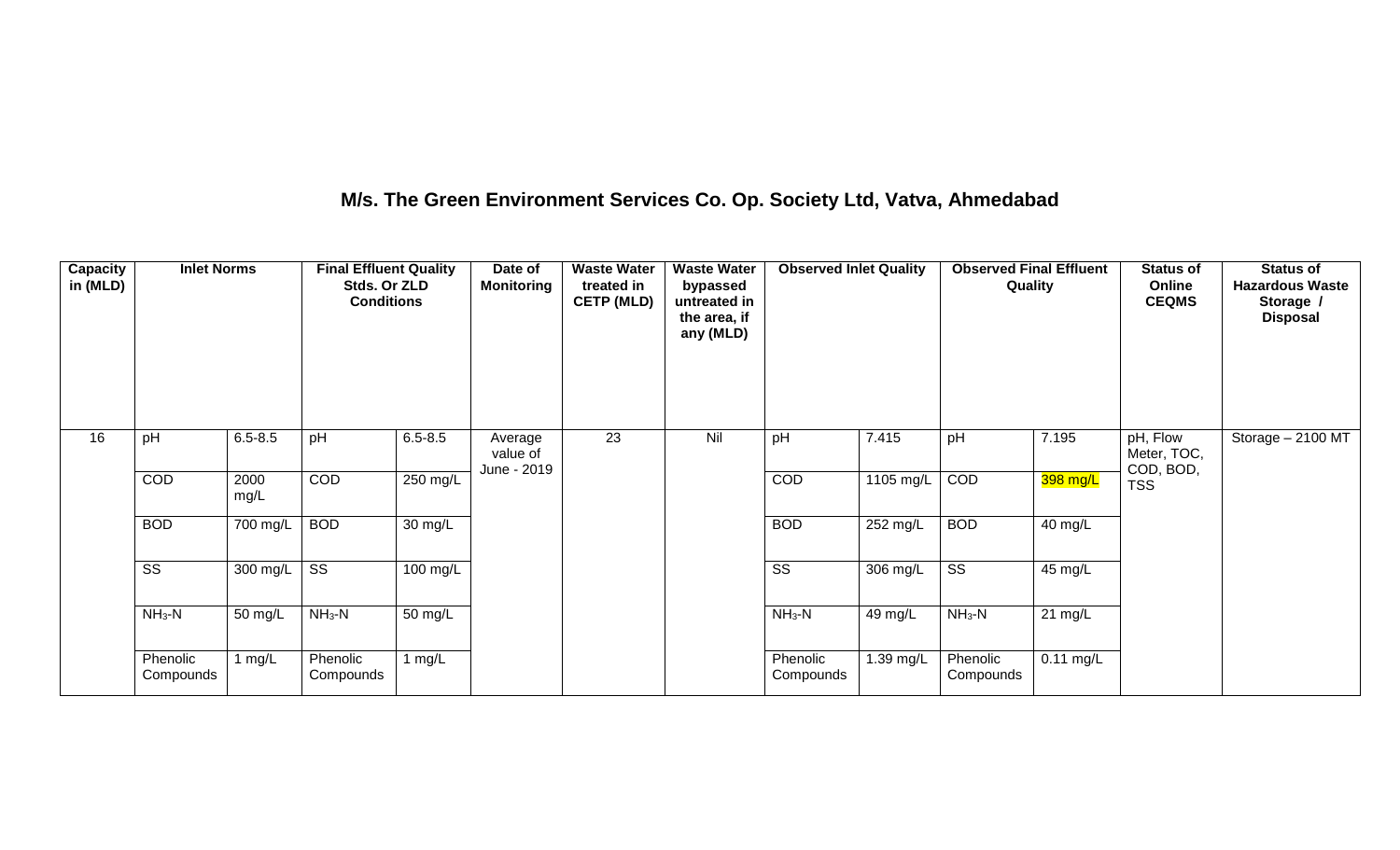## **M/s. Odhav Enviro Project Ltd., Odhav, Ahmedabad**

| Capacity<br>in (MLD) | <b>Inlet Norms</b>     |              | <b>Final Effluent Quality</b><br>Stds. Or ZLD<br><b>Conditions</b> |                    | Date of<br><b>Monitoring</b>       | <b>Waste Water</b><br>treated in<br><b>CETP (MLD)</b> | <b>Waste Water</b><br>bypassed<br>untreated in<br>the area, if<br>any (MLD) | <b>Observed Inlet Quality</b> |             | <b>Observed Final Effluent</b><br>Quality |                       | <b>Status of</b><br>Online<br><b>CEQMS</b>   | <b>Status of</b><br><b>Hazardous Waste</b><br>Storage /<br><b>Disposal</b> |
|----------------------|------------------------|--------------|--------------------------------------------------------------------|--------------------|------------------------------------|-------------------------------------------------------|-----------------------------------------------------------------------------|-------------------------------|-------------|-------------------------------------------|-----------------------|----------------------------------------------|----------------------------------------------------------------------------|
| 1.2                  | pH                     | $6.5 - 8.5$  | pH                                                                 | $6.5 - 8.5$        | Average<br>value of<br>June - 2019 | 1.1                                                   | Nil                                                                         | pH                            | 7.02        | pH                                        | 7.30                  | Flow meter at<br>inlet & outlet,<br>COD, pH, | Storage - 120 MT                                                           |
|                      | COD                    | 2000<br>mg/L | COD                                                                | 250 mg/L           |                                    |                                                       |                                                                             | COD                           | $1015$ mg/L | COD                                       | $\overline{229}$ mg/L | TSS, BOD                                     |                                                                            |
|                      | <b>BOD</b>             | 700 mg/L     | <b>BOD</b>                                                         | 30 mg/L            |                                    |                                                       |                                                                             | <b>BOD</b>                    | 466 mg/L    | <b>BOD</b>                                | $27 \text{ mg/L}$     |                                              |                                                                            |
|                      | $\overline{\text{ss}}$ | 300 mg/L     | $\overline{\text{ss}}$                                             | $100 \text{ mg/L}$ |                                    |                                                       |                                                                             | $\overline{\text{ss}}$        | 303 mg/L    | $\overline{\text{ss}}$                    | 68 mg/L               |                                              |                                                                            |
|                      | $NH3-N$                | 50 mg/L      | $NH3-N$                                                            | 50 mg/L            |                                    |                                                       |                                                                             | $NH_3-N$                      | 31 mg/L     | $NH3-N$                                   | 7 mg/L                |                                              |                                                                            |
|                      | Phenolic<br>Compounds  | 1 $mg/L$     | Phenolic<br>Compounds                                              | 1 $mg/L$           |                                    |                                                       |                                                                             | Phenolic<br>Compounds         | $0.94$ mg/L | Phenolic<br>Compounds                     | $0.49$ mg/L           |                                              |                                                                            |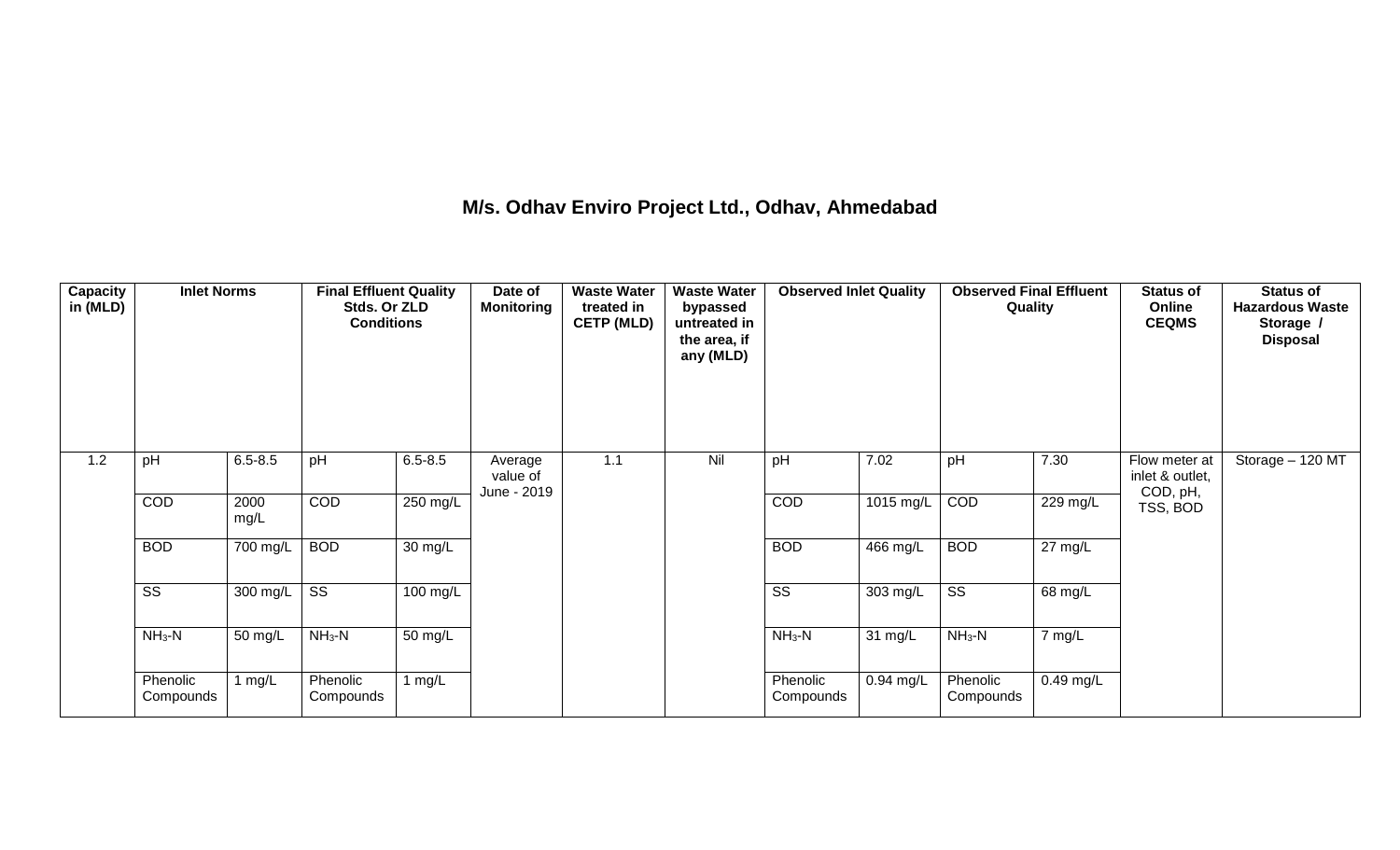## **M/s. Gujarat Vepari Maha Mandal Sahkari Udhyogik Vasahat Ltd, Ahmedabad**

| Capacity<br>in (MLD) | <b>Inlet Norms</b>     |              | <b>Final Effluent Quality</b><br>Stds. Or ZLD<br><b>Conditions</b> |                      | Date of<br><b>Monitoring</b>       | <b>Waste Water</b><br>treated in<br><b>CETP (MLD)</b> | <b>Waste Water</b><br>bypassed<br>untreated in<br>the area, if<br>any (MLD) | <b>Observed Inlet Quality</b> |                          | <b>Observed Final Effluent</b><br>Quality |            | <b>Status of</b><br>Online<br><b>CEQMS</b> | <b>Status of</b><br><b>Hazardous Waste</b><br>Storage /<br><b>Disposal</b> |
|----------------------|------------------------|--------------|--------------------------------------------------------------------|----------------------|------------------------------------|-------------------------------------------------------|-----------------------------------------------------------------------------|-------------------------------|--------------------------|-------------------------------------------|------------|--------------------------------------------|----------------------------------------------------------------------------|
| 0.45                 | pH                     | $6.5 - 8.5$  | pH                                                                 | $6.5 - 8.5$          | Average<br>value of<br>June - 2019 | 0.7                                                   | Nil                                                                         | pH                            | $\overline{\phantom{a}}$ | pH                                        | 7.14       | <b>Flow Meter</b>                          | Storage - 170 MT                                                           |
|                      | COD                    | 2000<br>mg/L | COD                                                                | $250 \text{ mg/L}$   |                                    |                                                       |                                                                             | COD                           |                          | COD                                       | 175 mg/L   |                                            |                                                                            |
|                      | <b>BOD</b>             | 700 mg/L     | <b>BOD</b>                                                         | 30 mg/L              |                                    |                                                       |                                                                             | <b>BOD</b>                    | $\overline{\phantom{0}}$ | <b>BOD</b>                                | 42 mg/L    |                                            |                                                                            |
|                      | $\overline{\text{ss}}$ | $300$ mg/L   | $\overline{\text{ss}}$                                             | 100 mg/L             |                                    |                                                       |                                                                             | $\overline{\text{ss}}$        | -                        | $\overline{\text{SS}}$                    | 48 mg/L    |                                            |                                                                            |
|                      | $NH3-N$                | 50 mg/L      | $NH3-N$                                                            | $\overline{50}$ mg/L |                                    |                                                       |                                                                             | $NH3-N$                       | $\blacksquare$           | $NH3-N$                                   | 53 mg/L    |                                            |                                                                            |
|                      | Phenolic<br>Compounds  | 1 $mg/L$     | Phenolic<br>Compounds                                              | 1 mg/L               |                                    |                                                       |                                                                             | Phenolic<br>Compounds         | $\blacksquare$           | Phenolic<br>Compounds                     | <b>BDL</b> |                                            |                                                                            |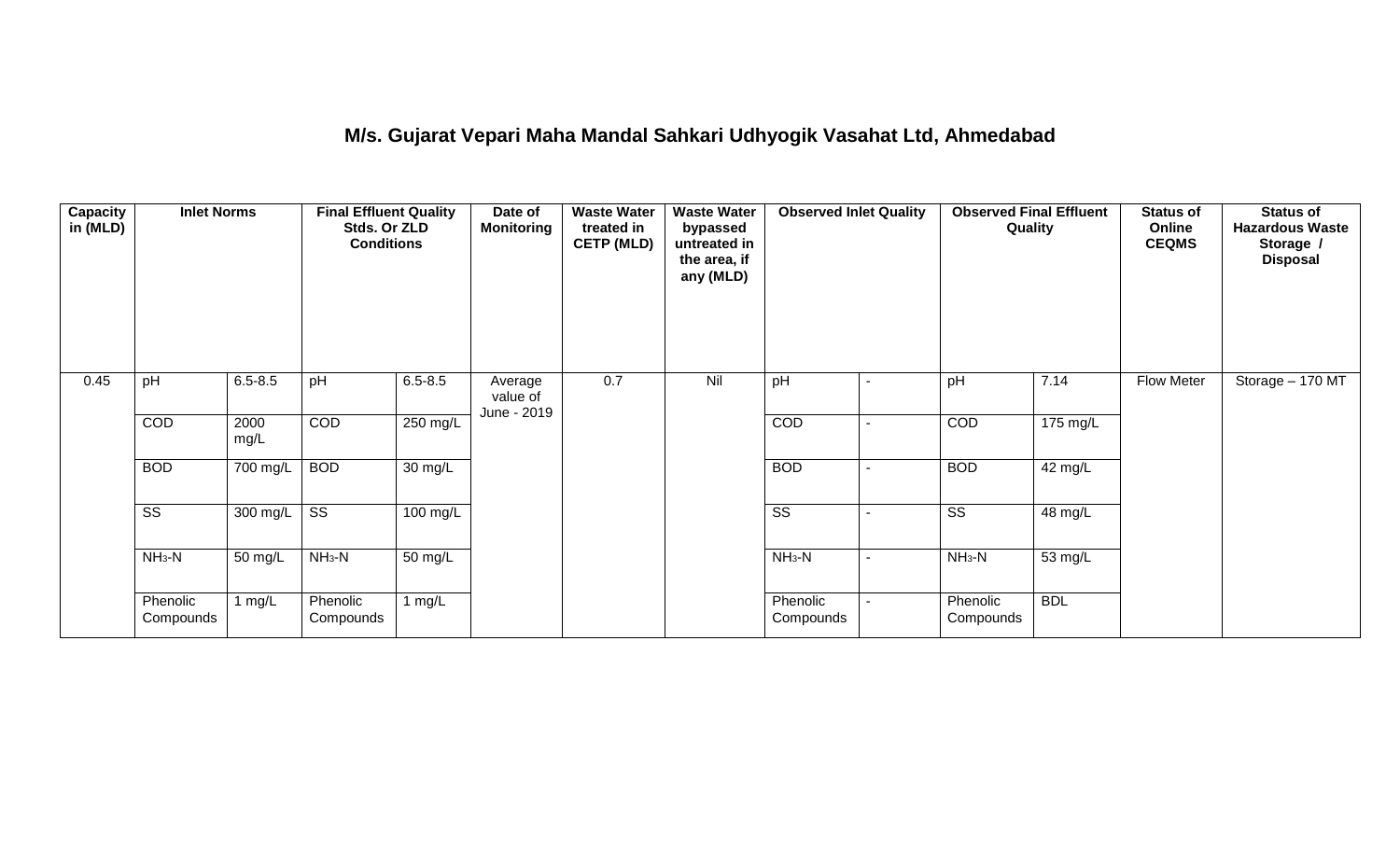## **M/s. Odhav Green Enviro Project Association, Odhav, Ahmedabad**

| Capacity<br>in (MLD) | <b>Inlet Norms</b>     |             | <b>Final Effluent Quality</b><br>Stds. Or ZLD<br><b>Conditions</b> |             | Date of<br><b>Monitoring</b>       | <b>Waste Water</b><br>treated in<br><b>CETP (MLD)</b> | <b>Waste Water</b><br>bypassed<br>untreated in<br>the area, if<br>any (MLD) | <b>Observed Inlet Quality</b> |                    | <b>Observed Final Effluent</b><br>Quality |            | <b>Status of</b><br>Online<br><b>CEQMS</b> | <b>Status of</b><br><b>Hazardous Waste</b><br>Storage /<br><b>Disposal</b> |
|----------------------|------------------------|-------------|--------------------------------------------------------------------|-------------|------------------------------------|-------------------------------------------------------|-----------------------------------------------------------------------------|-------------------------------|--------------------|-------------------------------------------|------------|--------------------------------------------|----------------------------------------------------------------------------|
| 1.00                 | pH                     | $6.5 - 8.5$ | pH                                                                 | $6.5 - 8.5$ | Average<br>value of<br>June - 2019 | 0.8                                                   | Nil                                                                         | pH                            | 8.14               | pH                                        | 8.19       | ۰                                          | Storage - 4 MT<br>Disposal - 16 MT                                         |
|                      | COD                    | 750 mg/L    | COD                                                                | 250 mg/L    |                                    |                                                       |                                                                             | COD                           | 866 mg/L           | COD                                       | 444 mg/L   |                                            |                                                                            |
|                      | <b>BOD</b>             | 250 mg/L    | <b>BOD</b>                                                         | 30 mg/L     |                                    |                                                       |                                                                             | <b>BOD</b>                    | $313 \text{ mg/L}$ | <b>BOD</b>                                | 140 mg/L   |                                            |                                                                            |
|                      | $\overline{\text{ss}}$ | 300 mg/L    | $\overline{\text{ss}}$                                             | 100 mg/L    |                                    |                                                       |                                                                             | $\overline{\text{ss}}$        | 158 mg/L           | $\overline{\text{SS}}$                    | 84 mg/L    |                                            |                                                                            |
|                      | $NH_3-N$               | 50 mg/L     | $NH3-N$                                                            | 50 mg/L     |                                    |                                                       |                                                                             | $NH3-N$                       | 116 mg/L           | $NH3-N$                                   | 53 mg/L    |                                            |                                                                            |
|                      | Phenolic<br>Compounds  | 1 $mg/L$    | Phenolic<br>Compounds                                              | 1 $mg/L$    |                                    |                                                       |                                                                             | Phenolic<br>Compounds         | $0.28$ mg/L        | Phenolic<br>Compounds                     | <b>BDL</b> |                                            |                                                                            |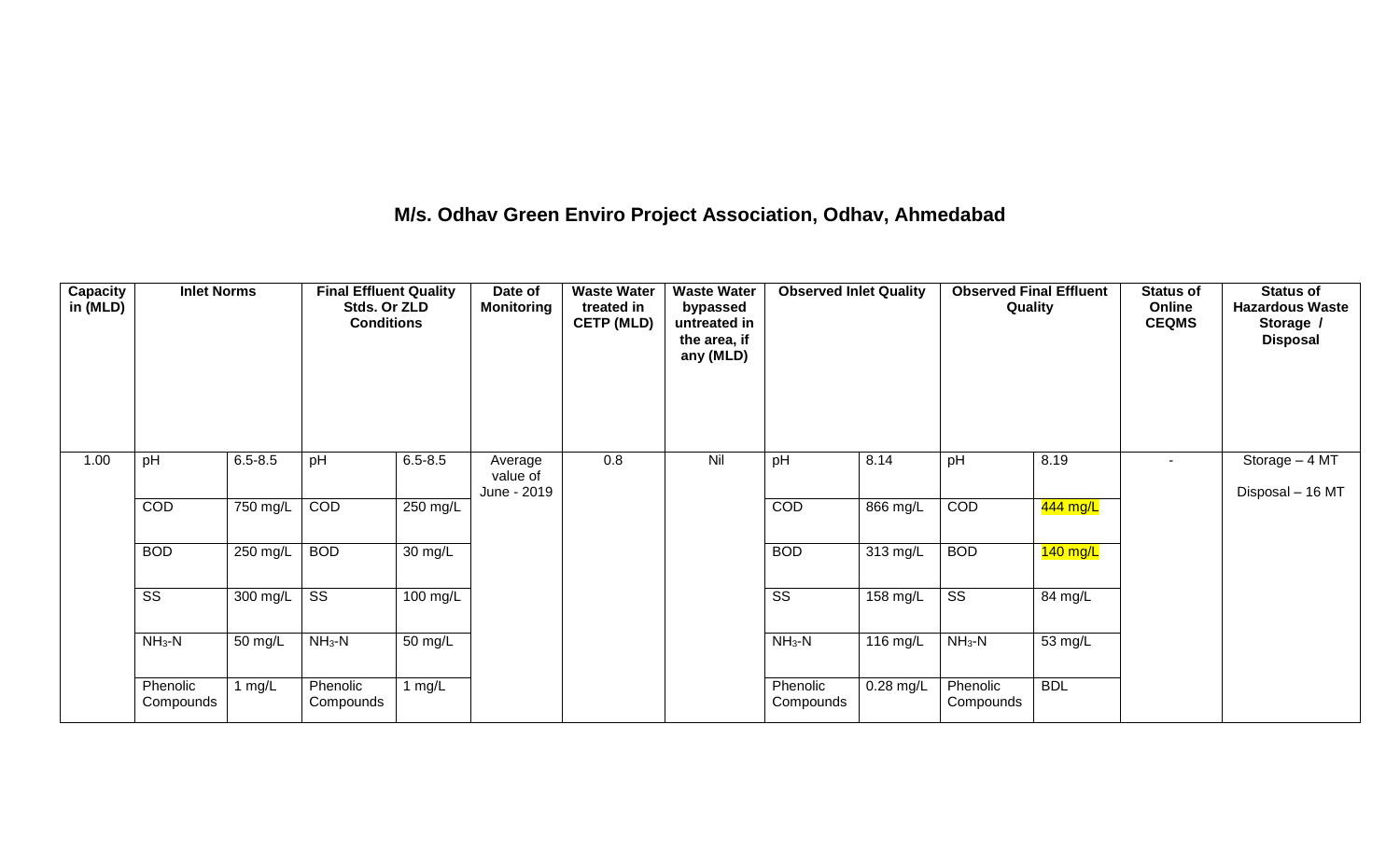## **M/s. Naroda Enviro Project Ltd., Naroda, Ahmedabad**

| <b>Capacity</b><br>in (MLD) | <b>Inlet Norms</b>     |                    | <b>Final Effluent Quality</b><br>Stds. Or ZLD<br><b>Conditions</b> |                    | Date of<br><b>Monitoring</b>       | <b>Waste Water</b><br>treated in<br><b>CETP (MLD)</b> | <b>Waste Water</b><br>bypassed<br>untreated in<br>the area, if<br>any (MLD) | <b>Observed Inlet Quality</b> |           | <b>Observed Final Effluent</b><br>Quality |             | <b>Status of</b><br>Online<br><b>CEQMS</b> | <b>Status of</b><br><b>Hazardous Waste</b><br>Storage /<br><b>Disposal</b> |
|-----------------------------|------------------------|--------------------|--------------------------------------------------------------------|--------------------|------------------------------------|-------------------------------------------------------|-----------------------------------------------------------------------------|-------------------------------|-----------|-------------------------------------------|-------------|--------------------------------------------|----------------------------------------------------------------------------|
| 3.00                        | pH                     | $6.5 - 8.5$        | pH                                                                 | $6.5 - 8.5$        | Average<br>value of<br>June - 2019 | 4.5                                                   | Nil                                                                         | pH                            | 7.39      | pH                                        | 6.56        | $\sim$                                     | Storage - 2000 MT                                                          |
|                             | COD                    | 2000<br>mg/L       | COD                                                                | $250$ mg/L         |                                    |                                                       |                                                                             | COD                           | 1791 mg/L | COD                                       | 496 mg/L    |                                            |                                                                            |
|                             | <b>BOD</b>             | 700 mg/L           | <b>BOD</b>                                                         | 30 mg/L            |                                    |                                                       |                                                                             | <b>BOD</b>                    | 395 mg/L  | <b>BOD</b>                                | 52 mg/L     |                                            |                                                                            |
|                             | $\overline{\text{ss}}$ | $300 \text{ mg/L}$ | $\overline{\text{ss}}$                                             | $100 \text{ mg/L}$ |                                    |                                                       |                                                                             | $\overline{\text{ss}}$        | 1036 mg/L | $\overline{\text{ss}}$                    | 110 mg/L    |                                            |                                                                            |
|                             | $NH3-N$                | 50 mg/L            | $NH3-N$                                                            | 50 mg/L            |                                    |                                                       |                                                                             | $NH3-N$                       | 47 mg/L   | $NH3-N$                                   | 6 mg/L      |                                            |                                                                            |
|                             | Phenolic<br>Compounds  | 1 mg/L             | Phenolic<br>Compounds                                              | 1 $mg/L$           |                                    |                                                       |                                                                             | Phenolic<br>Compounds         | 0.61 mg/L | Phenolic<br>Compounds                     | $0.07$ mg/L |                                            |                                                                            |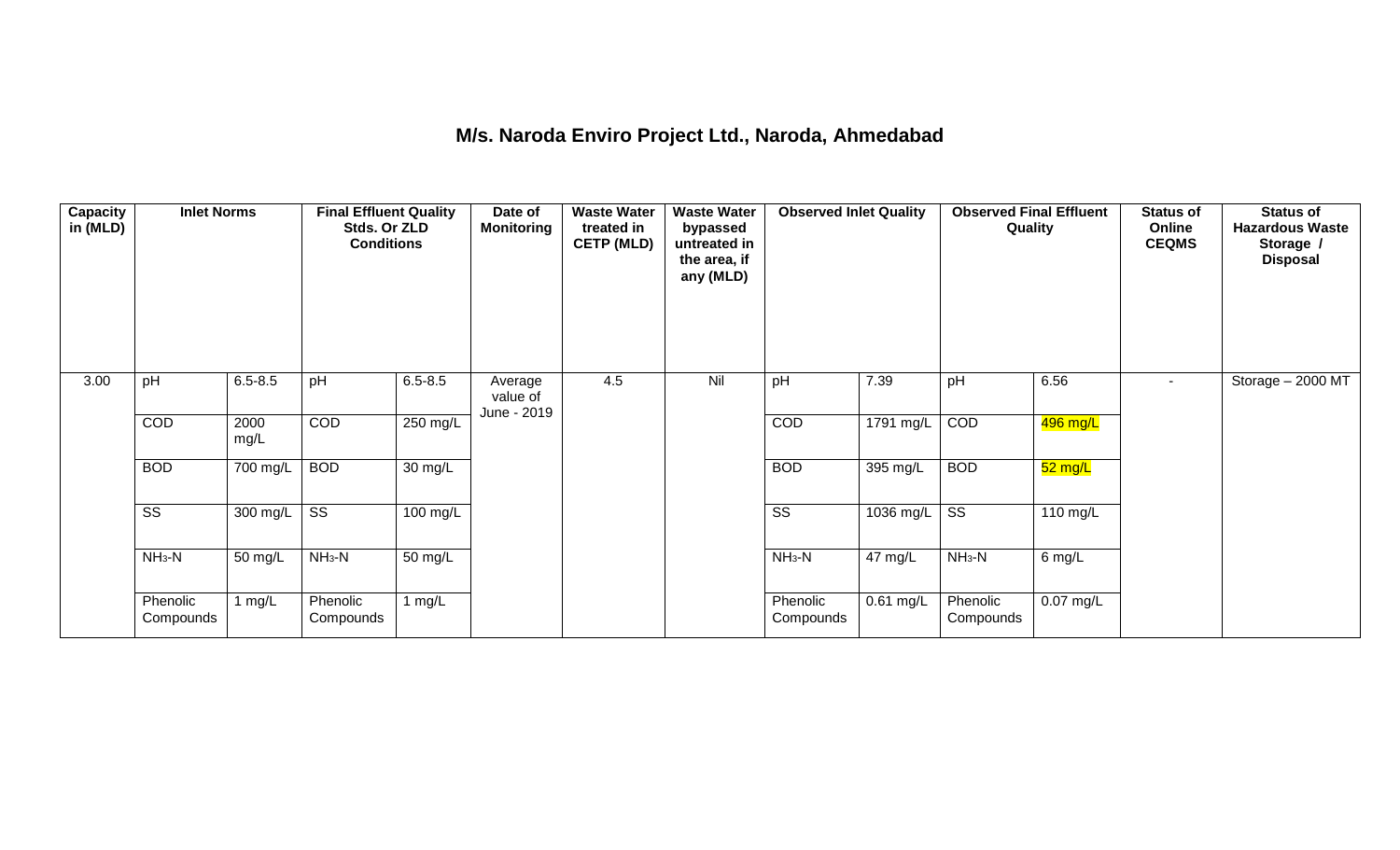## **M/s. Narol Dyestuff Enviro Society., Narol, Ahmedabad**

| Capacity<br>in (MLD) | <b>Inlet Norms</b>     |                        | <b>Final Effluent Quality</b><br>Stds. Or ZLD<br><b>Conditions</b> |                      | Date of<br><b>Monitoring</b>       | <b>Waste Water</b><br>treated in<br><b>CETP (MLD)</b> | <b>Waste Water</b><br>bypassed<br>untreated in<br>the area, if<br>any (MLD) | <b>Observed Inlet Quality</b> |                      | <b>Observed Final Effluent</b><br>Quality |            | <b>Status of</b><br>Online<br><b>CEQMS</b> | <b>Status of</b><br><b>Hazardous Waste</b><br>Storage /<br><b>Disposal</b> |
|----------------------|------------------------|------------------------|--------------------------------------------------------------------|----------------------|------------------------------------|-------------------------------------------------------|-----------------------------------------------------------------------------|-------------------------------|----------------------|-------------------------------------------|------------|--------------------------------------------|----------------------------------------------------------------------------|
| 0.040                | pH                     | $6.5 - 8.5$            | pH                                                                 | $6.5 - 8.5$          | Average<br>value of<br>June - 2019 | 0.020                                                 | Nil                                                                         | pH                            | 8.08                 | pH                                        | 8.06       | $\overline{\phantom{a}}$                   | Storage - 20 MT<br>Disposal - 16 MT                                        |
|                      | COD                    | 1500<br>mg/L           | COD                                                                | 250 mg/L             |                                    |                                                       |                                                                             | COD                           | 1385 mg/L            | COD                                       | 163 mg/L   |                                            |                                                                            |
|                      | <b>BOD</b>             | $500$ mg/L             | <b>BOD</b>                                                         | 30 mg/L              |                                    |                                                       |                                                                             | <b>BOD</b>                    | 294 mg/L             | <b>BOD</b>                                | 23 mg/L    |                                            |                                                                            |
|                      | $\overline{\text{ss}}$ | 300 mg/L               | $\overline{\text{ss}}$                                             | 100 mg/L             |                                    |                                                       |                                                                             | $\overline{\text{SS}}$        | 430 mg/L             | $\overline{\text{ss}}$                    | 74 mg/L    |                                            |                                                                            |
|                      | $NH3-N$                | 50 mg/L                | $NH3-N$                                                            | $\overline{50}$ mg/L |                                    |                                                       |                                                                             | $NH3-N$                       | $\overline{85}$ mg/L | $NH_3-N$                                  | 4 mg/L     |                                            |                                                                            |
|                      | Phenolic<br>Compounds  | $\lfloor mg/L \rfloor$ | Phenolic<br>Compounds                                              | 1 $mg/L$             |                                    |                                                       |                                                                             | Phenolic<br>Compounds         | <b>BDL</b>           | Phenolic<br>Compounds                     | <b>BDL</b> |                                            |                                                                            |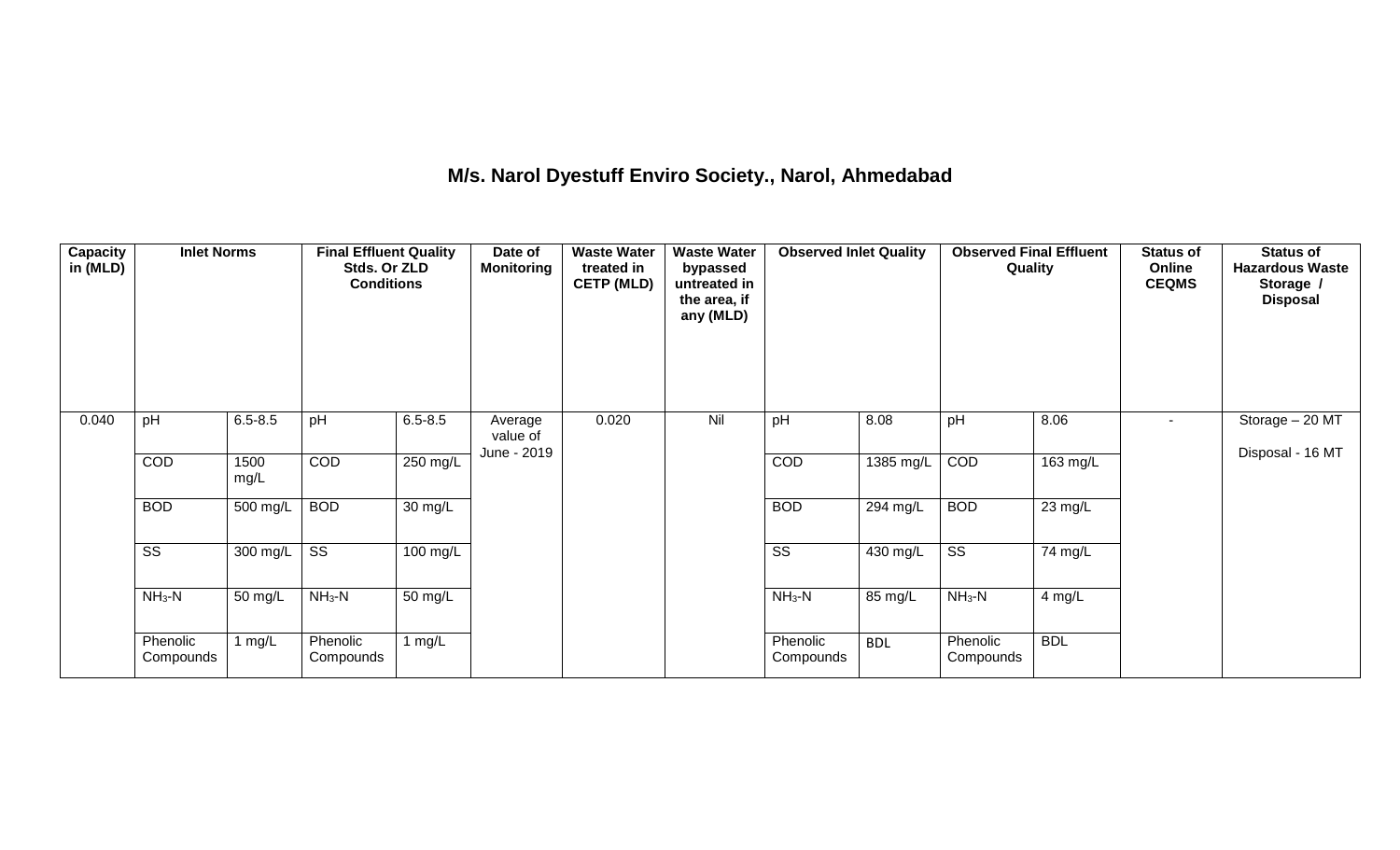## **M/s. Narol Textile Infrastructure & Enviro Management, (ATPA Swarnim Gujarat Enviro P. Ltd), Ahmedabad**

| Capacity<br>in (MLD) | <b>Inlet Norms</b>     |              | <b>Final Effluent Quality</b><br>Stds. Or ZLD<br><b>Conditions</b> |                   | Date of<br><b>Monitoring</b>       | <b>Waste Water</b><br>treated in<br><b>CETP (MLD)</b> | <b>Waste Water</b><br>bypassed<br>untreated in<br>the area, if<br>any (MLD) | <b>Observed Inlet Quality</b> |             | <b>Observed Final Effluent</b><br>Quality |            | <b>Status of</b><br>Online<br><b>CEQMS</b> | <b>Status of</b><br><b>Hazardous Waste</b><br>Storage /<br><b>Disposal</b> |
|----------------------|------------------------|--------------|--------------------------------------------------------------------|-------------------|------------------------------------|-------------------------------------------------------|-----------------------------------------------------------------------------|-------------------------------|-------------|-------------------------------------------|------------|--------------------------------------------|----------------------------------------------------------------------------|
| 100                  | pH                     | $6.5 - 8.5$  | pH                                                                 | $6.5 - 8.5$       | Average<br>value of<br>June - 2019 | 100                                                   | Nil                                                                         | pH                            | 6.63        | pH                                        | 7.65       |                                            | Storage 600 MT                                                             |
|                      | COD                    | 1200<br>mg/L | COD                                                                | 250 mg/L          |                                    |                                                       |                                                                             | COD                           | 756 mg/L    | COD                                       | 238 mg/L   |                                            | Disposal - 93 MT                                                           |
|                      | <b>BOD</b>             | 500 mg/L     | <b>BOD</b>                                                         | $30 \text{ mg/L}$ |                                    |                                                       |                                                                             | <b>BOD</b>                    | 259 mg/L    | <b>BOD</b>                                | 72 mg/L    |                                            |                                                                            |
|                      | $\overline{\text{ss}}$ | 300 mg/L     | $\overline{\text{ss}}$                                             | $100$ mg/L        |                                    |                                                       |                                                                             | $\overline{\text{ss}}$        | 555 mg/L    | $\overline{\text{ss}}$                    | 60 mg/L    |                                            |                                                                            |
|                      | $NH3-N$                | 50 mg/L      | $NH3-N$                                                            | 50 mg/L           |                                    |                                                       |                                                                             | $NH3-N$                       | 56 mg/L     | $NH_3-N$                                  | 54 mg/L    |                                            |                                                                            |
|                      | Phenolic<br>Compounds  | 1 mg/L       | Phenolic<br>Compounds                                              | 1 $mg/L$          |                                    |                                                       |                                                                             | Phenolic<br>Compounds         | $0.27$ mg/L | Phenolic<br>Compounds                     | <b>BDL</b> |                                            |                                                                            |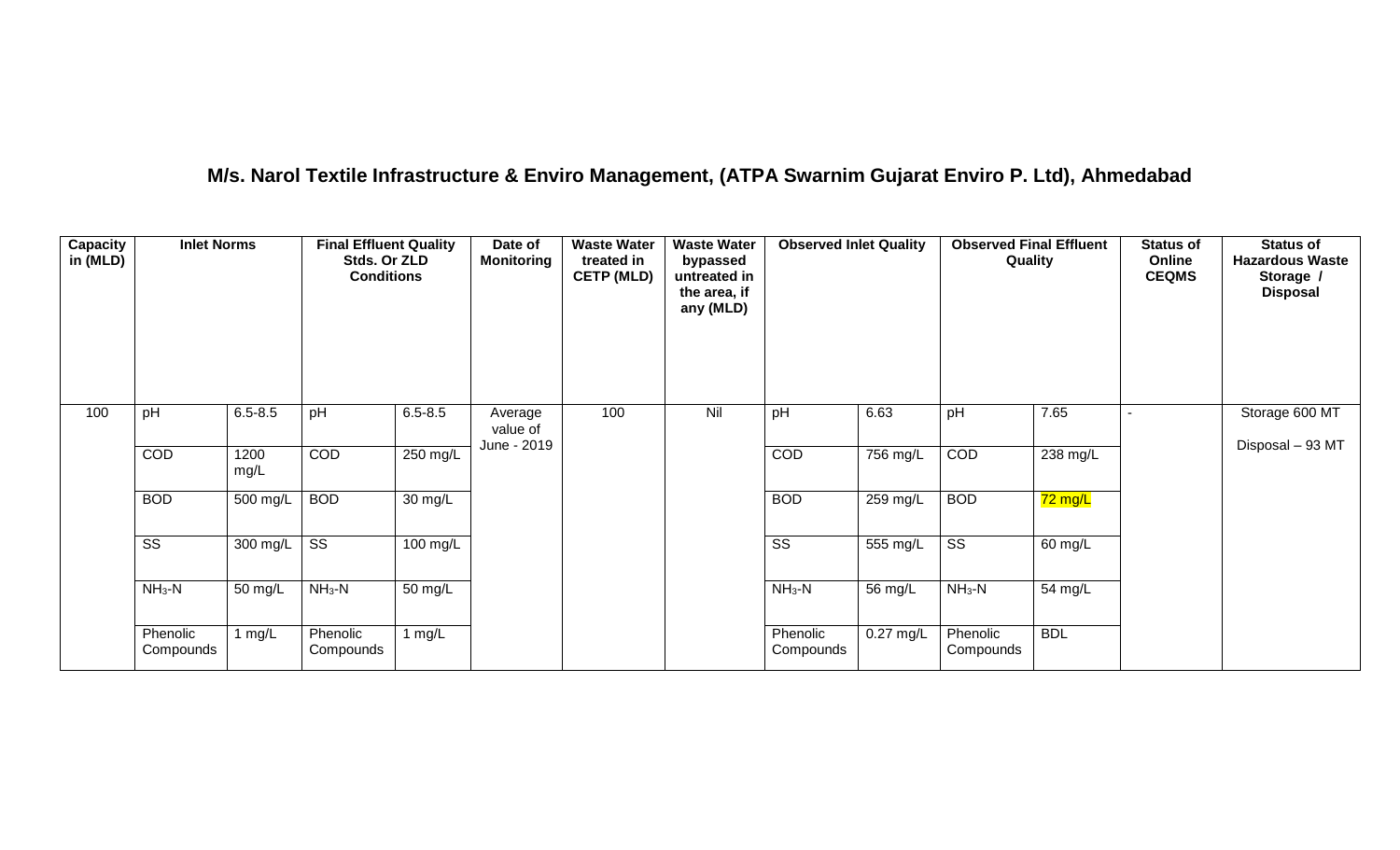## **M/s. Tata Motors Ltd Vendors Park, Sanand, Ahmedabad**

| Capacity<br>in (MLD) | <b>Inlet Norms</b>     |                       | <b>Final Effluent Quality</b><br>Stds. Or ZLD<br><b>Conditions</b> |                      | Date of<br><b>Monitoring</b>       | <b>Waste Water</b><br>treated in<br><b>CETP (MLD)</b> | <b>Waste Water</b><br>bypassed<br>untreated in<br>the area, if<br>any (MLD) | <b>Observed Inlet Quality</b> | <b>Observed Final Effluent</b><br>Quality |                      | <b>Status of</b><br>Online<br><b>CEQMS</b> | <b>Status of</b><br><b>Hazardous Waste</b><br>Storage /<br><b>Disposal</b> |
|----------------------|------------------------|-----------------------|--------------------------------------------------------------------|----------------------|------------------------------------|-------------------------------------------------------|-----------------------------------------------------------------------------|-------------------------------|-------------------------------------------|----------------------|--------------------------------------------|----------------------------------------------------------------------------|
| 1.5                  | pH                     | $6 - 10.5$            | pH                                                                 | $6.5 - 8.5$          | Average<br>value of<br>June - 2019 | 0.10                                                  | Nil                                                                         | pH                            | pH                                        | 7.64                 | pH, DO<br>meter, TOC<br>meter, Flow        | Storage $-4$ MT                                                            |
|                      | COD                    | $900$ mg/L            | COD                                                                | $100$ mg/L           |                                    |                                                       |                                                                             | COD                           | COD                                       | ٠                    | meter                                      |                                                                            |
|                      | <b>BOD</b>             | 250 mg/L              | <b>BOD</b>                                                         | $\overline{30}$ mg/L |                                    |                                                       |                                                                             | <b>BOD</b>                    | <b>BOD</b>                                | $\overline{22}$ mg/L |                                            |                                                                            |
|                      | $\overline{\text{SS}}$ | 100 mg/L              | $\overline{\text{ss}}$                                             | $100 \text{ mg/L}$   |                                    |                                                       |                                                                             | $\overline{\text{SS}}$        | $\overline{\text{SS}}$                    | 10 mg/L              |                                            |                                                                            |
|                      | $NH3-N$                | 50 mg/L               | $NH3-N$                                                            | 50 mg/L              |                                    |                                                       |                                                                             | $NH3-N$                       | $NH_3-N$                                  | $\blacksquare$       |                                            |                                                                            |
|                      | Phenolic<br>Compounds  | Not<br>Applicabl<br>e | Phenolic<br>Compounds                                              | 1 $mg/L$             |                                    |                                                       |                                                                             | Phenolic<br>Compounds         | Phenolic<br>Compounds                     |                      |                                            |                                                                            |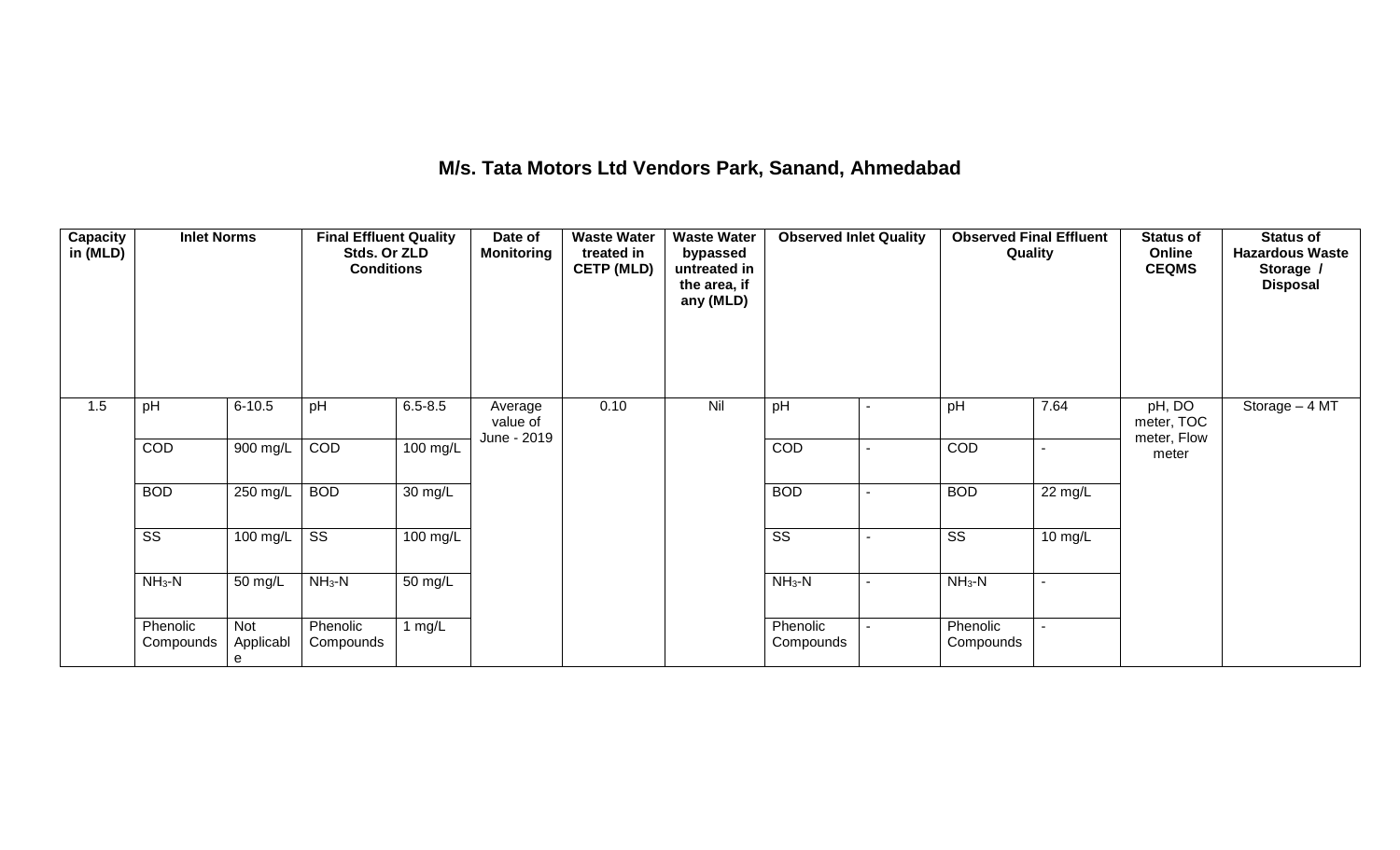## **M/s. Zydus Infrastructure Pvt.Ltd, Changodar, Ahmedabad**

| <b>Capacity</b><br>in (MLD) | <b>Inlet Norms</b>                              |                               | <b>Final Effluent Quality</b><br>Stds. Or ZLD<br><b>Conditions</b> |                                | Date of<br><b>Monitoring</b>          | <b>Waste Water</b><br>treated in<br><b>CETP (MLD)</b> | <b>Waste Water</b><br>bypassed<br>untreated in<br>the area, if<br>any (MLD) | <b>Observed Inlet Quality</b>        |                | <b>Observed Final Effluent</b><br>Quality       |                          | <b>Status of</b><br>Online<br><b>CEQMS</b> | <b>Status of</b><br><b>Hazardous Waste</b><br>Storage /<br><b>Disposal</b> |
|-----------------------------|-------------------------------------------------|-------------------------------|--------------------------------------------------------------------|--------------------------------|---------------------------------------|-------------------------------------------------------|-----------------------------------------------------------------------------|--------------------------------------|----------------|-------------------------------------------------|--------------------------|--------------------------------------------|----------------------------------------------------------------------------|
| 3                           | pH                                              | $6 - 8$                       | pH                                                                 | No outlet<br>norms             | No Visit in<br>the month<br>of June - | 1.8                                                   | Nil                                                                         | pH                                   | $\blacksquare$ | pH                                              | $\sim$                   | pH, TOC<br>meter                           | $\sim$                                                                     |
|                             | COD                                             | 850 mg/L                      | COD                                                                | are<br>prescribe<br>d as it is | 2019                                  |                                                       |                                                                             | <b>COD</b>                           | $\blacksquare$ | <b>COD</b>                                      | $\blacksquare$           |                                            |                                                                            |
|                             | BOD <sub>(3</sub><br>days at<br>$27^{\circ}C$ ) | 400 mg/L                      | BOD <sub>(3</sub><br>days at<br>$27^{\circ}C$ )                    | a ZLD<br>based<br>CETP by      |                                       |                                                       |                                                                             | BOD(3)<br>days at<br>$27^{\circ}C$ ) | $\sim$         | BOD <sub>(3</sub><br>days at<br>$27^{\circ}C$ ) | $\blacksquare$           |                                            |                                                                            |
|                             | $\overline{\text{ss}}$                          | 300 mg/L                      | SS                                                                 | the<br>means of<br><b>MEE</b>  |                                       |                                                       |                                                                             | $\overline{\text{ss}}$               | $\blacksquare$ | SS                                              | $\blacksquare$           |                                            |                                                                            |
|                             | $NH3-N$                                         | $\overline{<}10 \text{ mg/L}$ | $NH3-N$                                                            |                                |                                       |                                                       |                                                                             | $NH_3-N$                             | $\blacksquare$ | $NH_3-N$                                        | $\blacksquare$           |                                            |                                                                            |
|                             | Phenolic<br>Compounds                           | $<$ 3 mg/L                    | Phenolic<br>Compounds                                              |                                |                                       |                                                       |                                                                             | Phenolic<br>Compounds                |                | Phenolic<br>Compounds                           | $\overline{\phantom{0}}$ |                                            |                                                                            |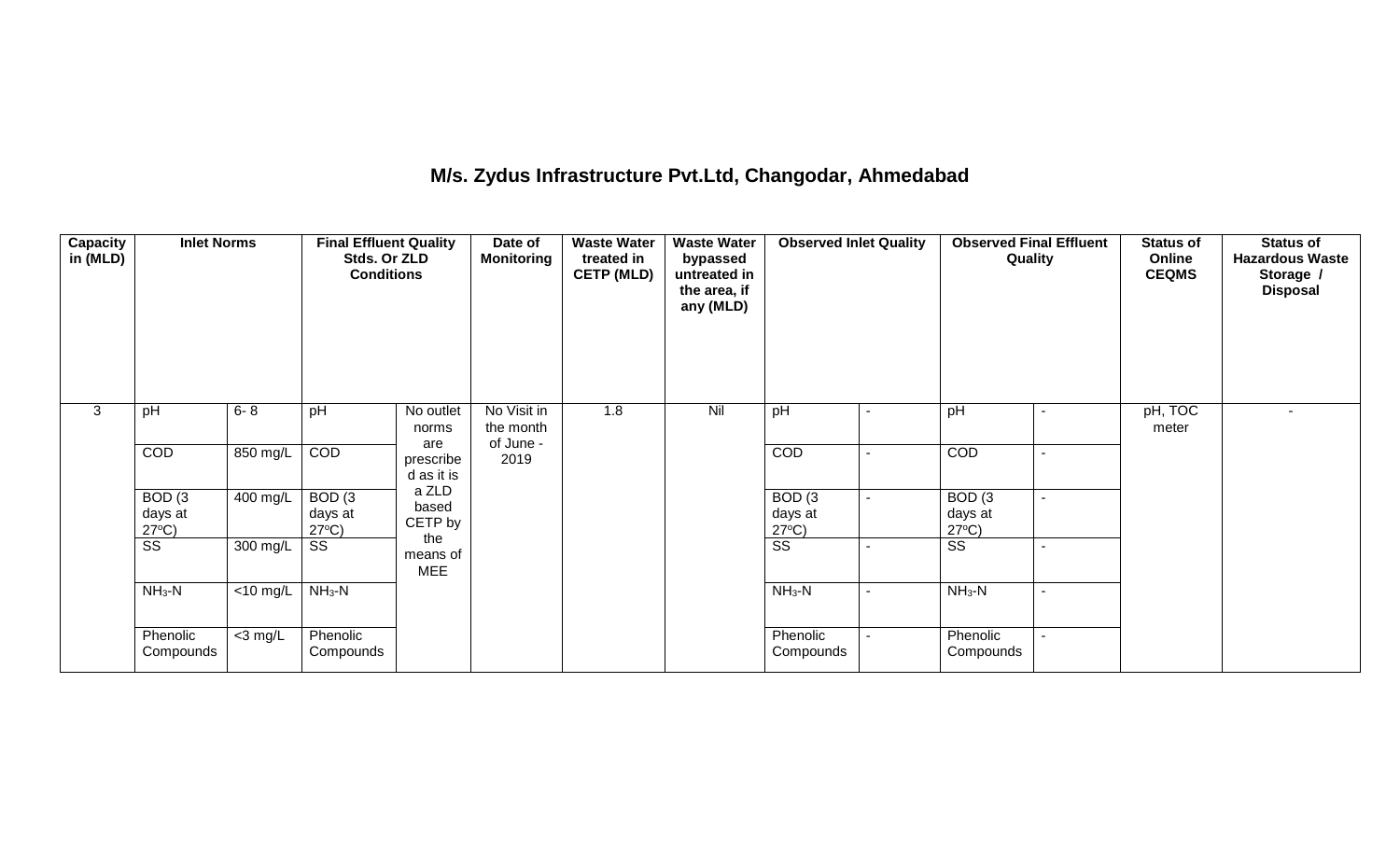## **M/s. Bavla Eco Project Ltd., Bavla, Ahmedabad**

| Capacity<br>in (MLD) | <b>Inlet Norms</b>     |              | <b>Final Effluent Quality</b><br>Stds. Or ZLD<br><b>Conditions</b> |                       | Date of<br><b>Monitoring</b>       | <b>Waste Water</b><br>treated in<br><b>CETP (MLD)</b> | <b>Waste Water</b><br>bypassed<br>untreated in<br>the area, if<br>any (MLD) | <b>Observed Inlet Quality</b> | <b>Observed Final Effluent</b><br>Quality |                       | <b>Status of</b><br>Online<br><b>CEQMS</b> | <b>Status of</b><br><b>Hazardous Waste</b><br>Storage /<br><b>Disposal</b> |
|----------------------|------------------------|--------------|--------------------------------------------------------------------|-----------------------|------------------------------------|-------------------------------------------------------|-----------------------------------------------------------------------------|-------------------------------|-------------------------------------------|-----------------------|--------------------------------------------|----------------------------------------------------------------------------|
| 1.00                 | pH                     | $5.5 - 8.5$  | pH                                                                 | $6.5 - 8.5$           | Average<br>value of<br>June - 2019 | 0.3                                                   | Nil                                                                         | pH                            | pH                                        | 7.72                  | $\blacksquare$                             | Sludge Is Used As<br>Manure                                                |
|                      | COD                    | 4500<br>mg/L | COD                                                                | 250 mg/L              |                                    |                                                       |                                                                             | COD                           | COD                                       | 162 mg/L              |                                            |                                                                            |
|                      | <b>BOD</b>             | 1500<br>mg/L | <b>BOD</b>                                                         | 100 mg/L              |                                    |                                                       |                                                                             | <b>BOD</b>                    | <b>BOD</b>                                | 65 mg/L               |                                            |                                                                            |
|                      | $\overline{\text{ss}}$ | 300 mg/L     | $\overline{\text{ss}}$                                             | $\overline{100}$ mg/L |                                    |                                                       |                                                                             | $\overline{\text{ss}}$        | $\overline{\text{SS}}$                    | 60 mg/L               |                                            |                                                                            |
|                      | $NH3-N$                | $\sim$       | $NH3-N$                                                            | 50 mg/L               |                                    |                                                       |                                                                             | $NH_3-N$                      | $NH3-N$                                   | 15 mg/ $\overline{L}$ |                                            |                                                                            |
|                      | Phenolic<br>Compounds  |              | Phenolic<br>Compounds                                              | Not<br>Applicabl<br>е |                                    |                                                       |                                                                             | Phenolic<br>Compounds         | Phenolic<br>Compounds                     |                       |                                            |                                                                            |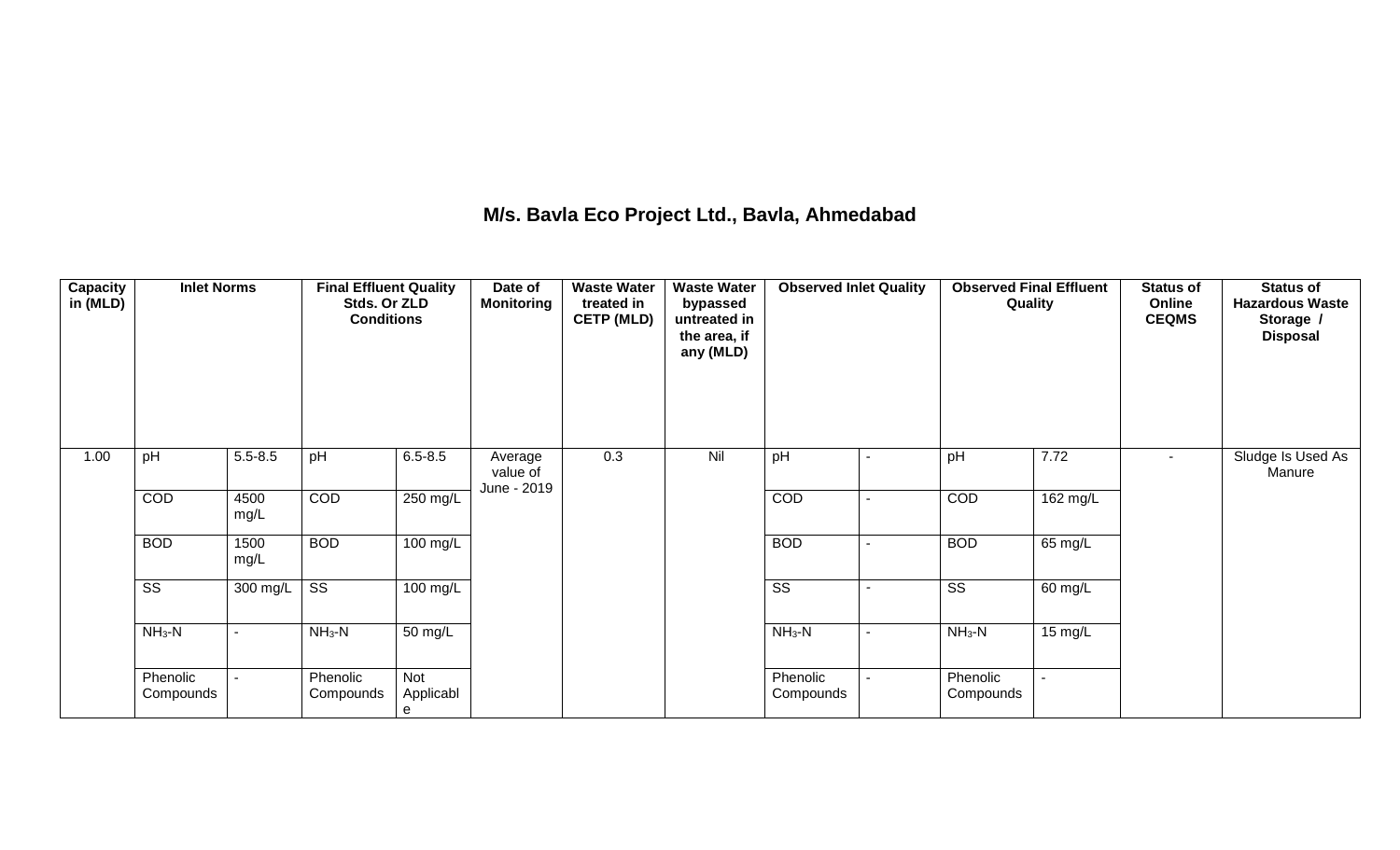## **M/s. Vinayak Jal Sudhikaran Sahakari Mandali Ltd, Bavla, Ahmedabad**

| <b>Capacity</b><br>in (MLD) | <b>Inlet Norms</b>     |                | <b>Final Effluent Quality</b><br>Stds. Or ZLD<br><b>Conditions</b> |                       | Date of<br><b>Monitoring</b>       | <b>Waste Water</b><br>treated in<br><b>CETP (MLD)</b> | <b>Waste Water</b><br>bypassed<br>untreated in<br>the area, if<br>any (MLD) | <b>Observed Inlet Quality</b> |                          | <b>Observed Final Effluent</b><br>Quality |                   | <b>Status of</b><br>Online<br><b>CEQMS</b> | <b>Status of</b><br><b>Hazardous Waste</b><br>Storage /<br><b>Disposal</b> |
|-----------------------------|------------------------|----------------|--------------------------------------------------------------------|-----------------------|------------------------------------|-------------------------------------------------------|-----------------------------------------------------------------------------|-------------------------------|--------------------------|-------------------------------------------|-------------------|--------------------------------------------|----------------------------------------------------------------------------|
| 1.50                        | pH                     | $5.5 - 8.5$    | pH                                                                 | $6.5 - 8.5$           | Average<br>value of<br>June - 2019 | 4                                                     | Nil                                                                         | pH                            |                          | pH                                        | 8.09              | $\sim$                                     | Sludge Is Used As<br>Manure                                                |
|                             | COD                    | 4500<br>mg/L   | COD                                                                | 250 mg/L              |                                    |                                                       |                                                                             | COD                           |                          | COD                                       | 196 mg/L          |                                            |                                                                            |
|                             | <b>BOD</b>             | 1500<br>mg/L   | <b>BOD</b>                                                         | 100 mg/L              |                                    |                                                       |                                                                             | <b>BOD</b>                    |                          | <b>BOD</b>                                | $36 \text{ mg/L}$ |                                            |                                                                            |
|                             | $\overline{\text{ss}}$ | 300 mg/L       | $\overline{\text{SS}}$                                             | 100 mg/L              |                                    |                                                       |                                                                             | $\overline{\text{ss}}$        | $\overline{\phantom{a}}$ | $\overline{\text{SS}}$                    | 30 mg/L           |                                            |                                                                            |
|                             | $NH3-N$                | $\overline{a}$ | $NH3-N$                                                            | 50 mg/L               |                                    |                                                       |                                                                             | $NH3-N$                       | $\overline{\phantom{0}}$ | $NH3-N$                                   | 6 mg/L            |                                            |                                                                            |
|                             | Phenolic<br>Compounds  |                | Phenolic<br>Compounds                                              | Not<br>Applicabl<br>e |                                    |                                                       |                                                                             | Phenolic<br>Compounds         |                          | Phenolic<br>Compounds                     |                   |                                            |                                                                            |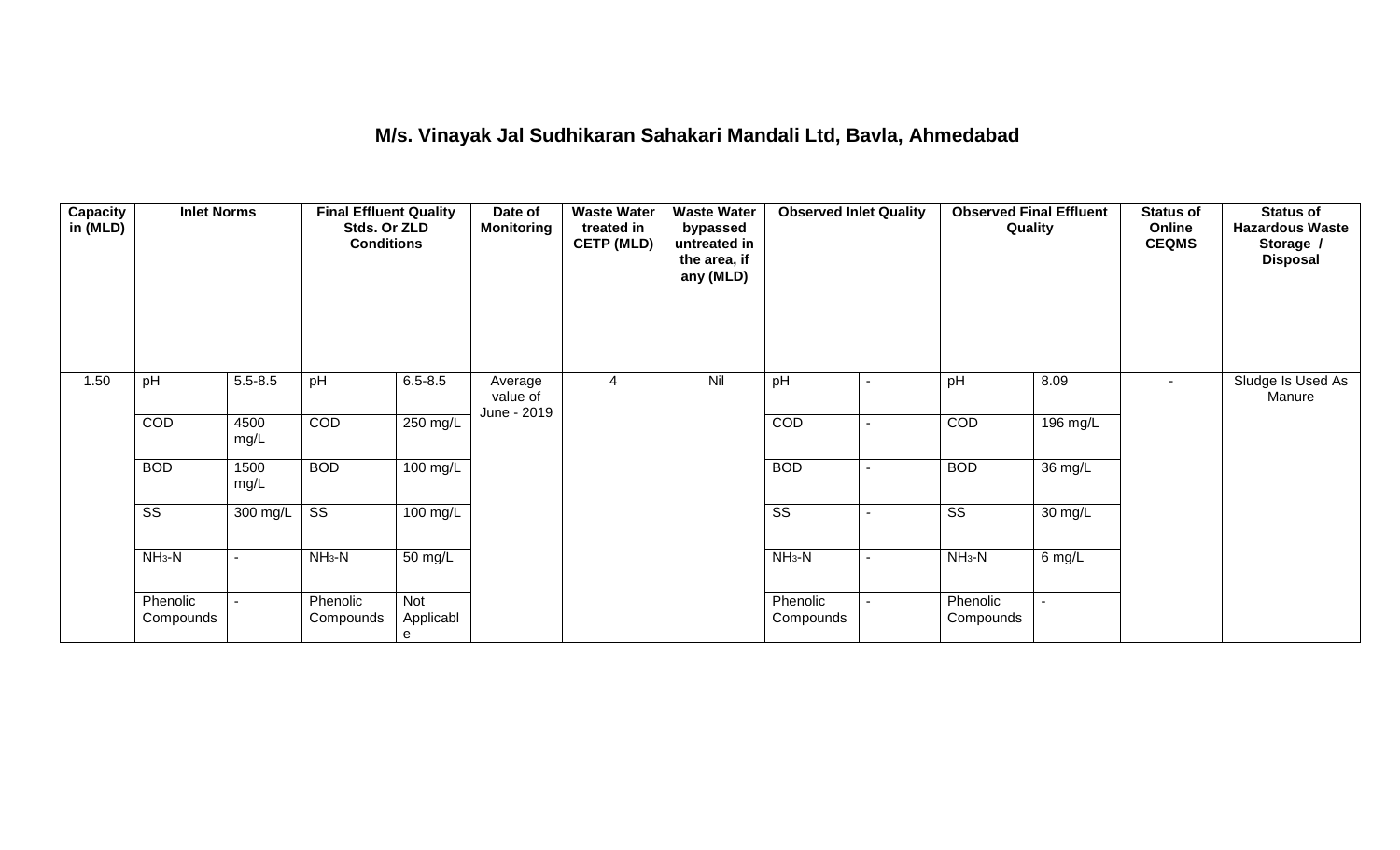# **M/s. Nandesari Industrial Association (CETP), GIDC-Nandesari, Vadodara**

| <b>Capacity</b><br>in (MLD) | <b>Inlet Norms</b>     |                               | <b>Final Effluent Quality</b><br>Stds. Or ZLD<br><b>Conditions</b> |                    | Date of<br><b>Monitoring</b>       | <b>Waste Water</b><br>treated in<br><b>CETP (MLD)</b> | <b>Waste Water</b><br>bypassed<br>untreated in<br>the area, if<br>any (MLD) | <b>Observed Inlet Quality</b> |                          | <b>Observed Final Effluent</b><br>Quality |                      | <b>Status of</b><br>Online<br><b>CEQMS</b>          | <b>Status of</b><br><b>Hazardous Waste</b><br>Storage /<br><b>Disposal</b> |
|-----------------------------|------------------------|-------------------------------|--------------------------------------------------------------------|--------------------|------------------------------------|-------------------------------------------------------|-----------------------------------------------------------------------------|-------------------------------|--------------------------|-------------------------------------------|----------------------|-----------------------------------------------------|----------------------------------------------------------------------------|
| 12                          | pH                     | 5 to 9                        | pH                                                                 | 6.5 to 8.5         | Average<br>value of<br>June - 2019 | 6.4                                                   | Nil                                                                         | pH                            |                          | pH                                        | 6.75                 | pH, COD,<br>BOD, TSS,<br>NH <sub>3</sub> -N, Color, |                                                                            |
|                             | COD                    | 1500<br>mg/L                  | COD                                                                | 250 mg/L           |                                    |                                                       |                                                                             | COD                           |                          | COD                                       | $238 \text{ mg/L}$   | TOC,<br>Temperature                                 |                                                                            |
|                             | <b>BOD</b>             | 500 mg/L                      | <b>BOD</b>                                                         | $100 \text{ mg/L}$ |                                    |                                                       |                                                                             | <b>BOD</b>                    |                          | <b>BOD</b>                                | $\overline{37}$ mg/L |                                                     |                                                                            |
|                             | $\overline{\text{ss}}$ | 600 mg/L                      | $\overline{\text{ss}}$                                             | $100 \text{ mg/L}$ |                                    |                                                       |                                                                             | $\overline{\text{ss}}$        | $\overline{\phantom{a}}$ | $\overline{\text{ss}}$                    | 112 mg/L             |                                                     |                                                                            |
|                             | $NH3-N$                | $NH3-N$<br>50 mg/L<br>50 mg/L |                                                                    |                    | $NH_3-N$                           |                                                       | $NH3-N$                                                                     | 3 mg/L                        |                          |                                           |                      |                                                     |                                                                            |
|                             | Phenolic<br>Compounds  | $5 \text{ mg/L}$              | Phenolic<br>Compounds                                              | 1 mg/ $L$          |                                    |                                                       |                                                                             | Phenolic<br>Compounds         |                          | Phenolic<br>Compounds                     | $\sim$               |                                                     |                                                                            |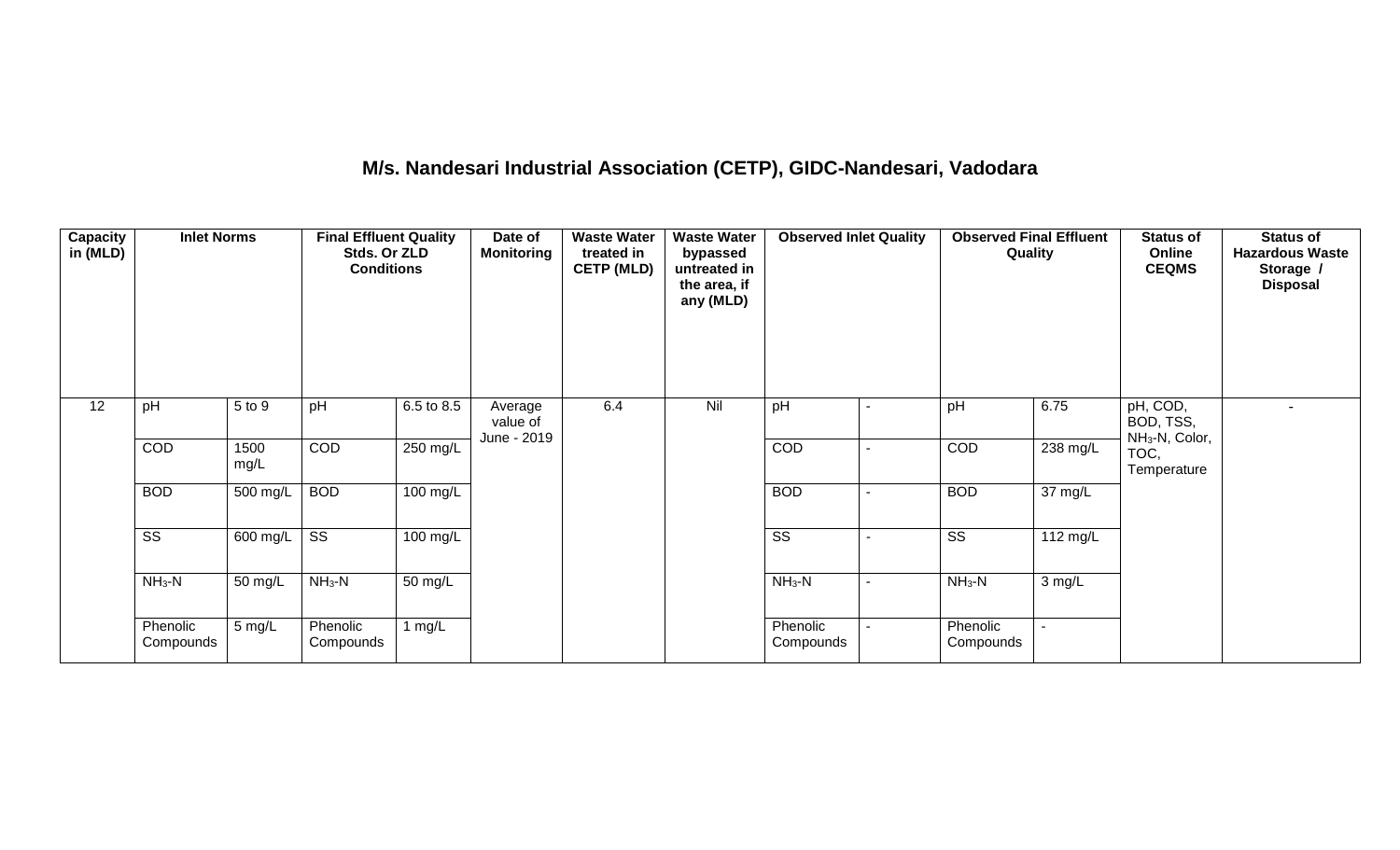## **M/s. Enviro Infrastructure Co. Ltd., Umraya (Padra), Vadodara**

| <b>Capacity</b><br>in (MLD) | <b>Inlet Norms</b>     |                       | <b>Final Effluent Quality</b><br>Stds. Or ZLD<br><b>Conditions</b> |            | Date of<br><b>Monitoring</b>       | <b>Waste Water</b><br>treated in<br><b>CETP (MLD)</b> | <b>Waste Water</b><br>bypassed<br>untreated in<br>the area, if<br>any (MLD) | <b>Observed Inlet Quality</b> |            | <b>Observed Final Effluent</b><br>Quality |                          | <b>Status of</b><br>Online<br><b>CEQMS</b> | <b>Status of</b><br><b>Hazardous Waste</b><br>Storage /<br><b>Disposal</b> |
|-----------------------------|------------------------|-----------------------|--------------------------------------------------------------------|------------|------------------------------------|-------------------------------------------------------|-----------------------------------------------------------------------------|-------------------------------|------------|-------------------------------------------|--------------------------|--------------------------------------------|----------------------------------------------------------------------------|
| 4.50                        | pH                     | 5 to 9                | pH                                                                 | 6.5 to 8.5 | Average<br>value of<br>June - 2019 | 2.2                                                   | Nil                                                                         | pH                            | 7.28       | pH                                        | 7.69                     | pH, Flow<br>Meter, TOC,<br>TSS, Color,     |                                                                            |
|                             | COD                    | 2000<br>mg/L          | COD                                                                | 250 mg/L   |                                    |                                                       |                                                                             | COD                           | 486 mg/L   | COD                                       | 229 mg/L                 | $NH3-N$                                    |                                                                            |
|                             | <b>BOD</b>             | 500 mg/L              | <b>BOD</b>                                                         | $100$ mg/L |                                    |                                                       |                                                                             | <b>BOD</b>                    | 122 mg/L   | <b>BOD</b>                                | $35 \,\mathrm{mg/L}$     |                                            |                                                                            |
|                             | $\overline{\text{ss}}$ | $\overline{600}$ mg/L | $\overline{\text{ss}}$                                             | $100$ mg/L |                                    |                                                       |                                                                             | $\overline{\text{ss}}$        | 160 mg/L   | $\overline{\text{ss}}$                    | 16 mg/L                  |                                            |                                                                            |
|                             | $NH3-N$                | 50 mg/L               | $NH3-N$                                                            | 50 mg/L    |                                    |                                                       |                                                                             | $NH3-N$                       | $0.5$ mg/L | $NH_3-N$                                  | $1$ mg/L                 |                                            |                                                                            |
|                             | Phenolic<br>Compounds  | 5 mg/L                | Phenolic<br>Compounds                                              | 1 mg/ $L$  |                                    |                                                       |                                                                             | Phenolic<br>Compounds         |            | Phenolic<br>Compounds                     | $\overline{\phantom{a}}$ |                                            |                                                                            |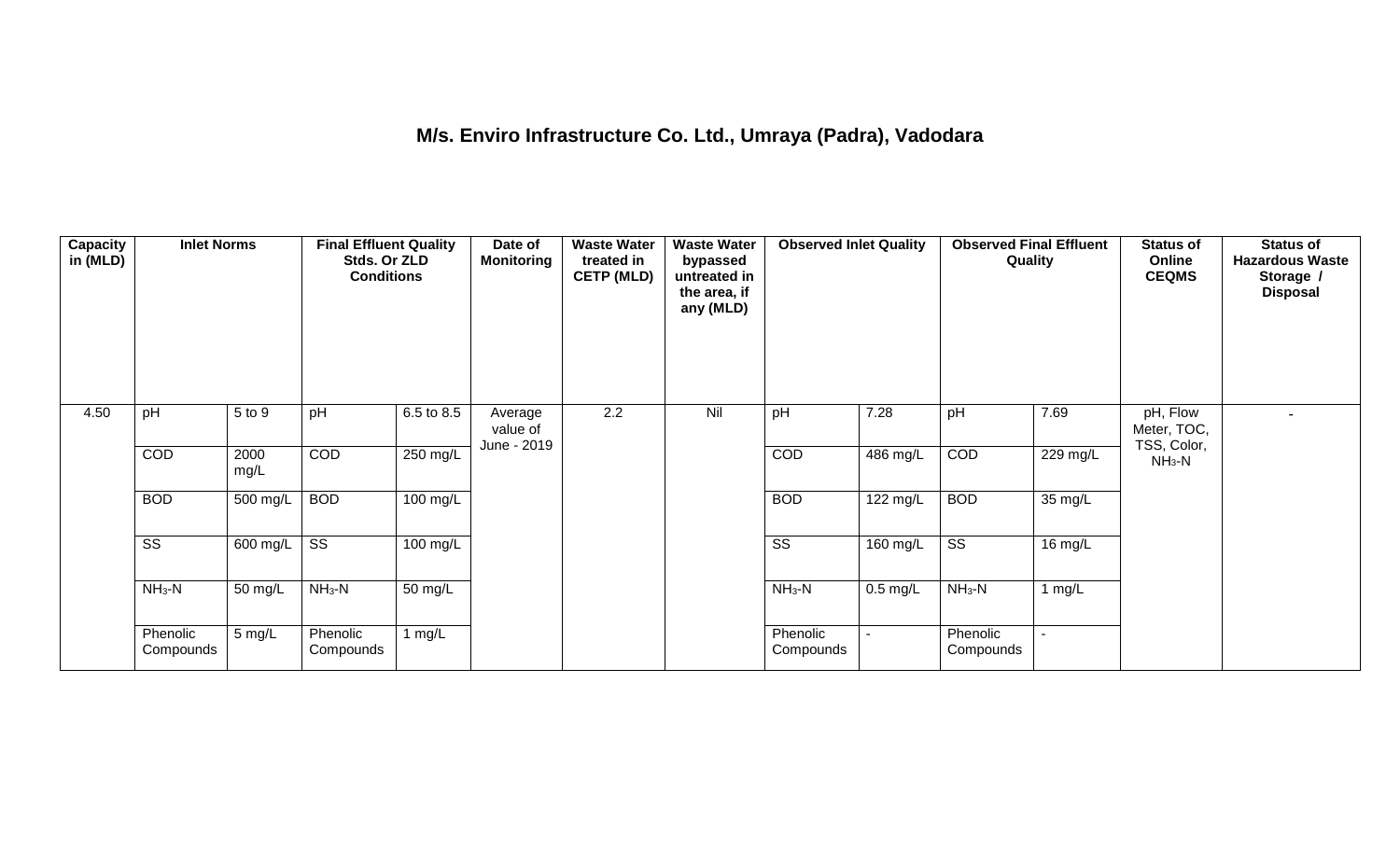## **M/s. Enviro Technology Ltd., GIDC-Ankleshwar, Bharuch**

| <b>Capacity</b><br>in (MLD) | <b>Inlet Norms</b>                              |               | <b>Final Effluent Quality</b><br>Stds. Or ZLD<br><b>Conditions</b> |              | Date of<br><b>Monitoring</b>       | <b>Waste Water</b><br>treated in<br><b>CETP (MLD)</b> | <b>Waste Water</b><br>bypassed<br>untreated in<br>the area, if<br>any (MLD) | <b>Observed Inlet Quality</b>        |               | <b>Observed Final Effluent</b><br>Quality |                   | <b>Status of</b><br>Online<br><b>CEQMS</b> | <b>Status of</b><br><b>Hazardous Waste</b><br>Storage /<br><b>Disposal</b> |
|-----------------------------|-------------------------------------------------|---------------|--------------------------------------------------------------------|--------------|------------------------------------|-------------------------------------------------------|-----------------------------------------------------------------------------|--------------------------------------|---------------|-------------------------------------------|-------------------|--------------------------------------------|----------------------------------------------------------------------------|
| 3.5                         | pH                                              | $6.5 - 8.5$   | pH                                                                 | $6.5 - 8.5$  | Average<br>value of<br>June - 2019 | 2.31                                                  | Nil                                                                         | pH                                   | 7.44          | pH                                        | 7.67              | pH, Flow,<br>COD, BOD,<br>TSS, TOC         |                                                                            |
|                             | COD                                             | 11000<br>mg/L | <b>COD</b>                                                         | 1000<br>mg/L |                                    |                                                       |                                                                             | <b>COD</b>                           | 4810 mg/L     | COD                                       | 704 mg/L          |                                            |                                                                            |
|                             | BOD <sub>(3</sub><br>days at<br>$27^{\circ}C$ ) | 3600<br>mg/L  | BOD(3)<br>days at<br>$27^{\circ}C$ )                               | $200$ mg/L   |                                    |                                                       |                                                                             | BOD(3)<br>days at<br>$27^{\circ}C$ ) | 759 mg/L      | BOD(3)<br>days at<br>$27^{\circ}C$ )      | $25 \text{ mg/L}$ |                                            |                                                                            |
|                             | $\overline{\text{ss}}$                          |               | $\overline{\text{SS}}$                                             | 150 mg/L     |                                    |                                                       |                                                                             | $\overline{\text{ss}}$               | 5500 mg/L     | $\overline{\text{SS}}$                    | 16 mg/L           |                                            |                                                                            |
|                             | $NH3-N$                                         | 100 mg/L      | $NH_3-N$                                                           | 50 mg/L      |                                    |                                                       |                                                                             | $NH_3-N$                             | 48 mg/L       | $NH_3-N$                                  | 53 mg/L           |                                            |                                                                            |
|                             | Phenolic<br>Compounds                           | 1 $mg/L$      | Phenolic<br>Compounds                                              | 5 mg/L       |                                    |                                                       |                                                                             | Phenolic<br>Compounds                | 19.98<br>mg/L | Phenolic<br>Compounds                     | $0.51$ mg/L       |                                            |                                                                            |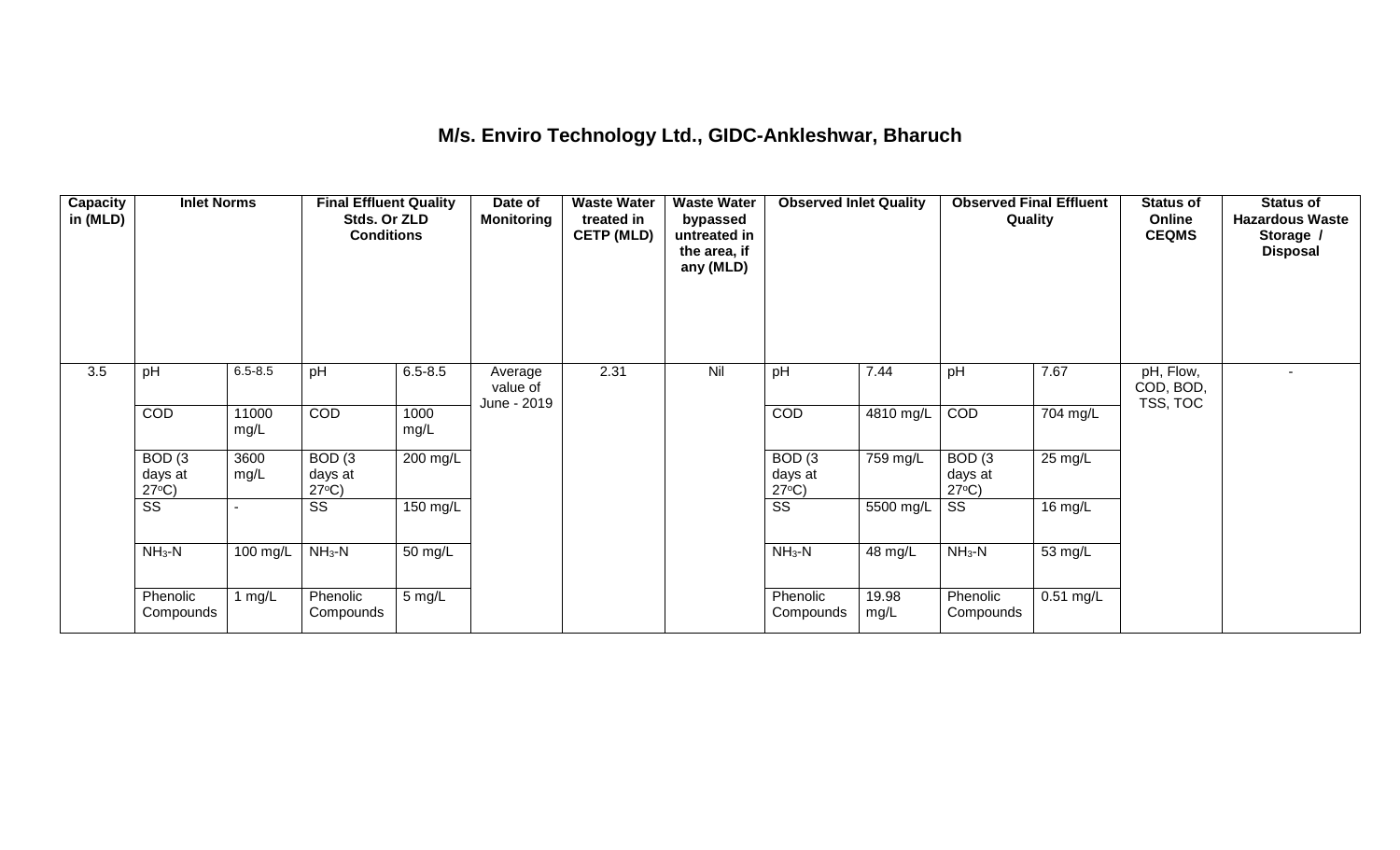### **M/s. Narmada Clean Tech Ltd., (Bharuch Eco-Aqua Infrastructure Ltd.,) (BEAIL), Ankleshwar**

| <b>Capacity</b><br>in (MLD) | <b>Inlet Norms</b>     |                  | <b>Final Effluent Quality</b><br>Stds. Or ZLD<br><b>Conditions</b> |                       | Date of<br><b>Monitoring</b>       | <b>Waste Water</b><br>treated in<br><b>CETP (MLD)</b> | <b>Waste Water</b><br>bypassed<br>untreated in<br>the area, if<br>any (MLD) | <b>Observed Inlet Quality</b> |          | <b>Observed Final Effluent</b><br>Quality |                       | <b>Status of</b><br>Online<br><b>CEQMS</b> | <b>Status of</b><br><b>Hazardous Waste</b><br>Storage /<br><b>Disposal</b> |
|-----------------------------|------------------------|------------------|--------------------------------------------------------------------|-----------------------|------------------------------------|-------------------------------------------------------|-----------------------------------------------------------------------------|-------------------------------|----------|-------------------------------------------|-----------------------|--------------------------------------------|----------------------------------------------------------------------------|
| 40                          | pH                     | $6.5 - 8.5$      | pH                                                                 | $6-9$                 | Average<br>value of<br>June - 2019 | 31.92                                                 | Nil                                                                         | pH                            | 7.6167   | pH                                        | 6.745                 | pH, Flow<br>Meter, TOC,<br><b>TSS</b>      | $\sim$                                                                     |
|                             | COD                    | 1000<br>mg/L     | COD                                                                | $\overline{500}$ mg/L |                                    |                                                       |                                                                             | COD                           | 895 mg/L | COD                                       | <mark>554 mg/L</mark> |                                            |                                                                            |
|                             | <b>BOD</b>             | 200 mg/L         | <b>BOD</b>                                                         | $100 \text{ mg/L}$    |                                    |                                                       |                                                                             | <b>BOD</b>                    |          | <b>BOD</b>                                | $\sim$                |                                            |                                                                            |
|                             | $\overline{\text{ss}}$ | 150 mg/L $\vert$ | $\overline{\text{ss}}$                                             | $100$ mg/L            |                                    |                                                       |                                                                             | $\overline{\text{ss}}$        |          | $\overline{\text{ss}}$                    | $\blacksquare$        |                                            |                                                                            |
|                             | $NH3-N$                | 50 mg/L          | $NH3-N$                                                            | $\overline{50}$ mg/L  |                                    |                                                       |                                                                             | $NH3-N$                       | 74 mg/L  | $NH3-N$                                   | 57 mg/L               |                                            |                                                                            |
|                             | Phenolic<br>Compounds  | 5 mg/L           | Phenolic<br>Compounds                                              | $5 \text{ mg/L}$      |                                    |                                                       |                                                                             | Phenolic<br>Compounds         |          | Phenolic<br>Compounds                     | $\sim$                |                                            |                                                                            |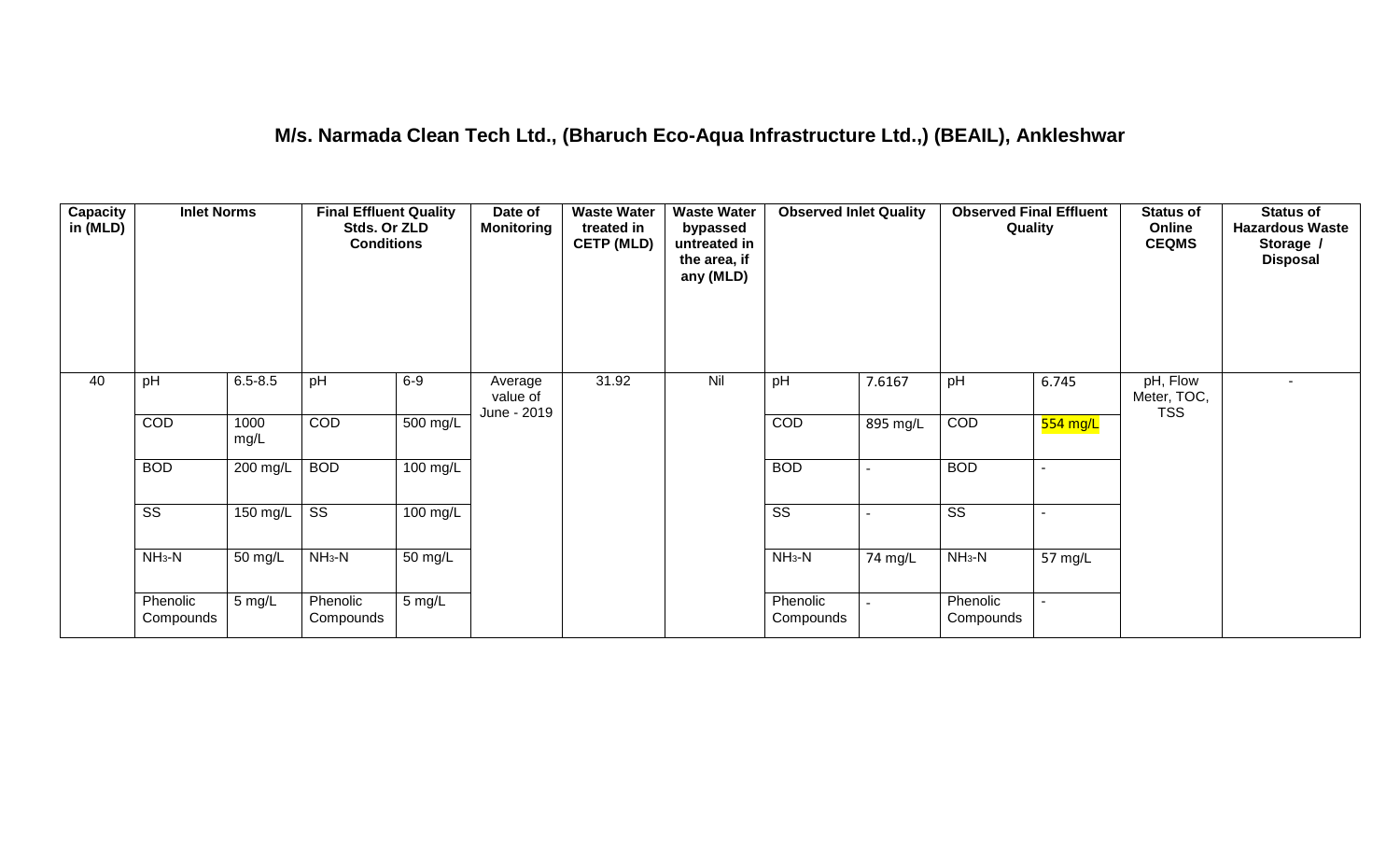## **M/s. Panoli Enviro Technology Ltd., GIDC-Panoil, Bharuch**

| Capacity<br>in (MLD) | <b>Inlet Norms</b>     |               | <b>Final Effluent Quality</b><br>Stds. Or ZLD<br><b>Conditions</b> |                  | Date of<br><b>Monitoring</b>       | <b>Waste Water</b><br>treated in<br><b>CETP (MLD)</b> | <b>Waste Water</b><br>bypassed<br>untreated in<br>the area, if<br>any (MLD) | <b>Observed Inlet Quality</b> |           | <b>Observed Final Effluent</b><br>Quality |            | <b>Status of</b><br>Online<br><b>CEQMS</b> | <b>Status of</b><br><b>Hazardous Waste</b><br>Storage /<br><b>Disposal</b> |
|----------------------|------------------------|---------------|--------------------------------------------------------------------|------------------|------------------------------------|-------------------------------------------------------|-----------------------------------------------------------------------------|-------------------------------|-----------|-------------------------------------------|------------|--------------------------------------------|----------------------------------------------------------------------------|
| 1.02                 | pH                     | $6.5 - 8.5$   | pH                                                                 | $6.5 - 8.5$      | Average<br>value of<br>June - 2019 | 0.45                                                  | Nil                                                                         | pH                            | 6.82      | pH                                        | 7.32       | pH, Flow<br>Meter, TOC                     |                                                                            |
|                      | COD                    | 10000<br>mg/L | COD                                                                | 1000<br>mg/L     |                                    |                                                       |                                                                             | <b>COD</b>                    | 2295 mg/L | COD                                       | 754 mg/L   |                                            |                                                                            |
|                      | <b>BOD</b>             | 3000<br>mg/L  | <b>BOD</b>                                                         | 200 mg/L         |                                    |                                                       |                                                                             | <b>BOD</b>                    | 243 mg/L  | <b>BOD</b>                                | 20 mg/L    |                                            |                                                                            |
|                      | $\overline{\text{ss}}$ |               | $\overline{\text{ss}}$                                             | 150 mg/L         |                                    |                                                       |                                                                             | $\overline{\text{SS}}$        | 162 mg/L  | $\overline{\text{ss}}$                    | 40 mg/L    |                                            |                                                                            |
|                      | $NH3-N$                | 50 mg/L       | $NH3-N$                                                            | 50 mg/L          |                                    |                                                       |                                                                             | $NH3-N$                       | 38 mg/L   | $NH3-N$                                   | 37 mg/L    |                                            |                                                                            |
|                      | Phenolic<br>Compounds  | 1 $mg/L$      | Phenolic<br>Compounds                                              | $5 \text{ mg/L}$ |                                    |                                                       |                                                                             | Phenolic<br>Compounds         | 1.55 mg/L | Phenolic<br>Compounds                     | <b>BDL</b> |                                            |                                                                            |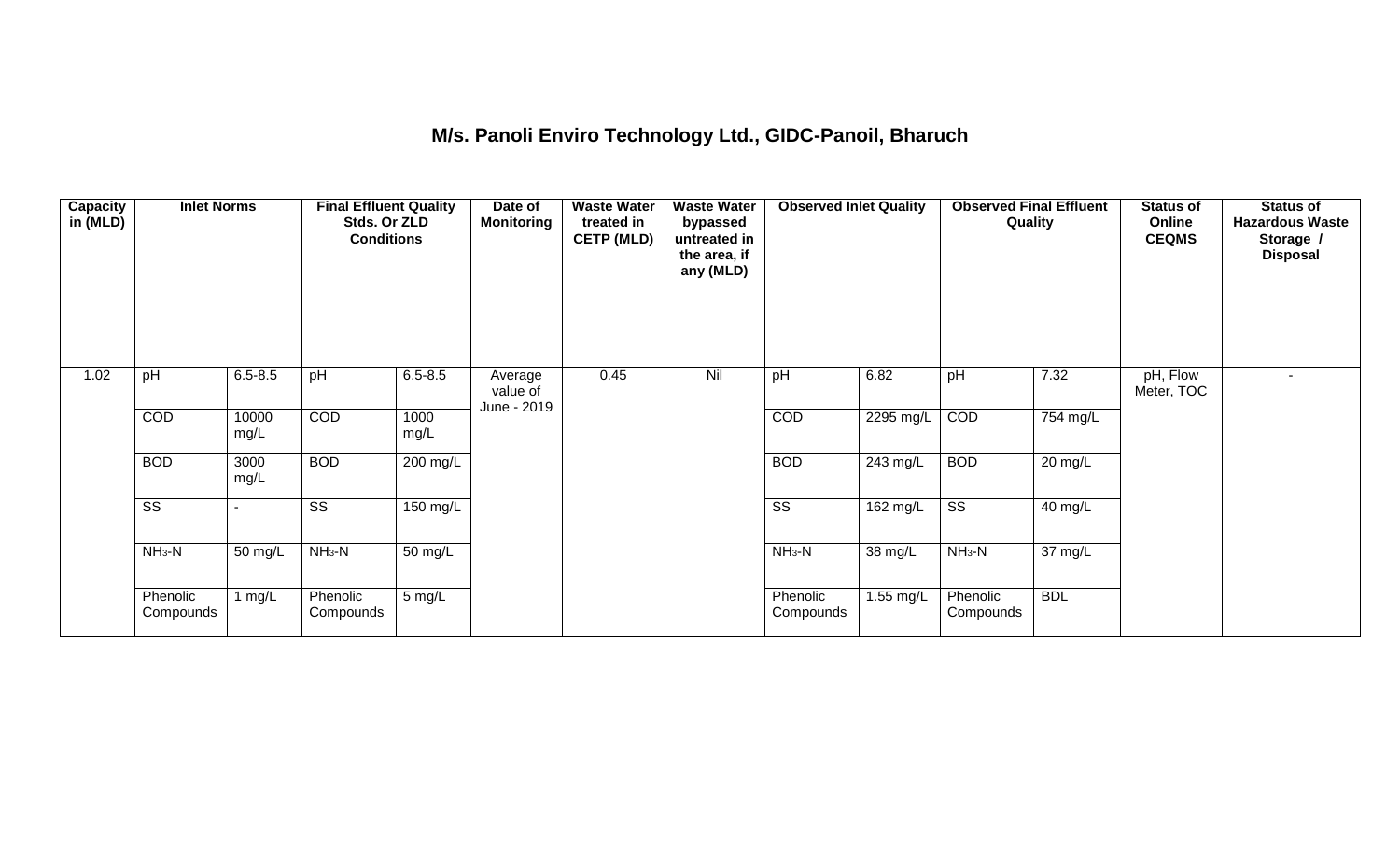### **M/s. Globe Enviro Care Ltd. [chemical units], GIDC-Sachin, Surat**

| Capacity<br>in (MLD) | <b>Inlet Norms</b>     |              | <b>Final Effluent Quality</b><br>Stds. Or ZLD<br><b>Conditions</b> |                      | Date of<br><b>Monitoring</b>       | <b>Waste Water</b><br>treated in<br><b>CETP (MLD)</b> | <b>Waste Water</b><br>bypassed<br>untreated in<br>the area, if<br>any (MLD) | <b>Observed Inlet Quality</b> |           | <b>Observed Final Effluent</b><br>Quality |             | <b>Status of</b><br>Online<br><b>CEQMS</b> | <b>Status of</b><br><b>Hazardous Waste</b><br>Storage /<br><b>Disposal</b> |
|----------------------|------------------------|--------------|--------------------------------------------------------------------|----------------------|------------------------------------|-------------------------------------------------------|-----------------------------------------------------------------------------|-------------------------------|-----------|-------------------------------------------|-------------|--------------------------------------------|----------------------------------------------------------------------------|
|                      | pH                     | 6.5 to 8.5   | pH                                                                 | 6.5 to 8.5           | Average<br>value of<br>June - 2019 | 0.236                                                 | Nil                                                                         | pH                            | 7.49      | pH                                        | 7.46        | pH, TOC,<br>TSS, Flow<br>meter             | Storage - 235 MT                                                           |
|                      | COD                    | 3000<br>mg/L | COD                                                                | 250 mg/L             |                                    |                                                       |                                                                             | COD                           | 2430 mg/L | COD                                       | 190 mg/L    |                                            |                                                                            |
|                      | <b>BOD</b>             | 1200<br>mg/L | <b>BOD</b>                                                         | $\overline{30}$ mg/L |                                    |                                                       |                                                                             | <b>BOD</b>                    | 715 mg/L  | <b>BOD</b>                                | 25 mg/L     |                                            |                                                                            |
|                      | $\overline{\text{ss}}$ | $300$ mg/L   | $\overline{\text{ss}}$                                             | $100$ mg/L           |                                    |                                                       |                                                                             | $\overline{\text{ss}}$        | 364 mg/L  | $\overline{\text{ss}}$                    | 66 mg/L     |                                            |                                                                            |
|                      | $NH3-N$                | 50 mg/L      | $NH3-N$                                                            | 50 mg/L              |                                    |                                                       |                                                                             | $NH3-N$                       | 48 mg/L   | $NH3-N$                                   | 36 mg/L     |                                            |                                                                            |
|                      | Phenolic<br>Compounds  | 1 mg/L       | Phenolic<br>Compounds                                              | 1 mg/L               |                                    |                                                       |                                                                             | Phenolic<br>Compounds         | 1.27 mg/L | Phenolic<br>Compounds                     | $0.45$ mg/L |                                            |                                                                            |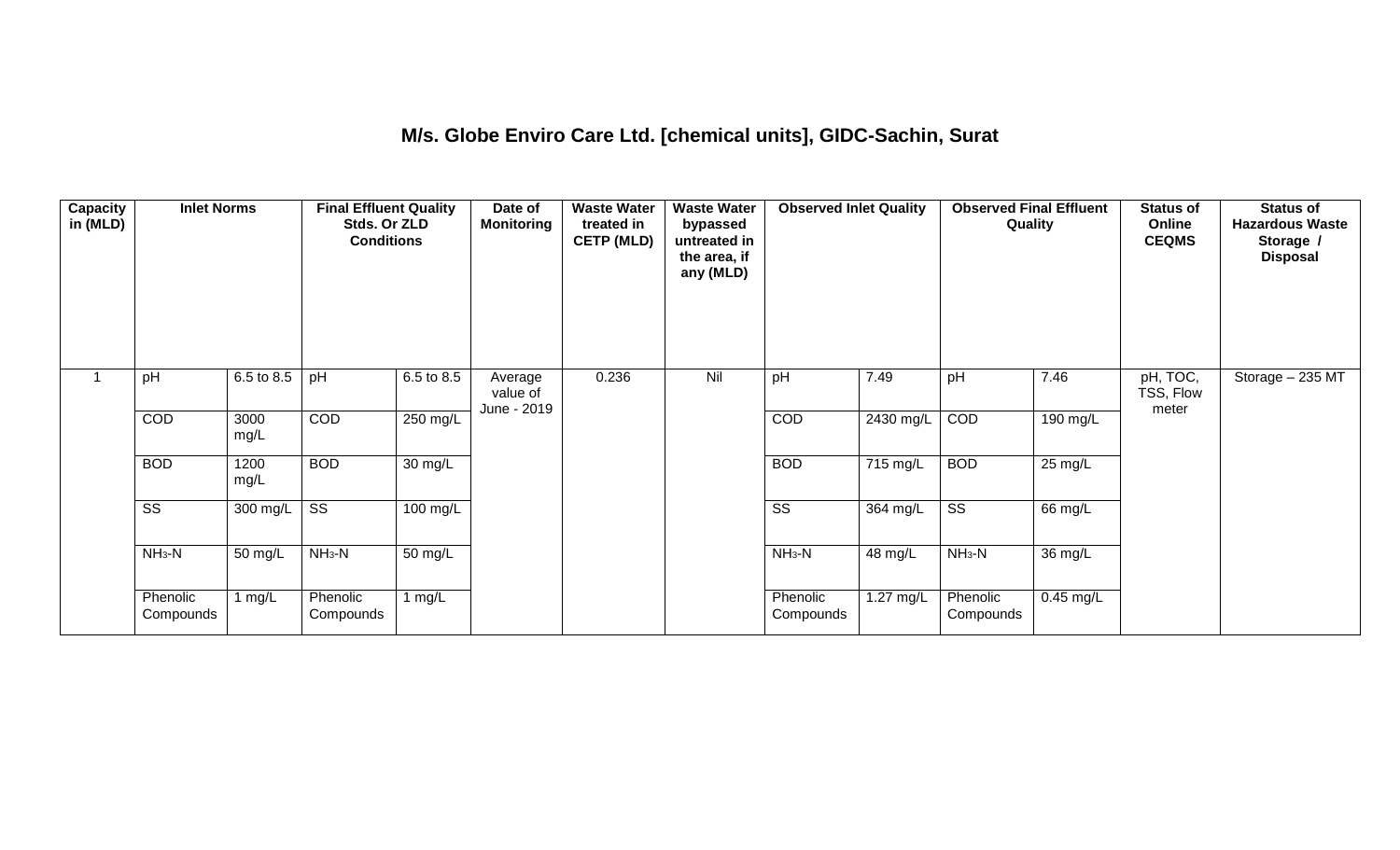### **M/s. Sachin Infra Environment Ltd., GIDC-Sachin, Surat**

| <b>Capacity</b><br>in (MLD) | <b>Inlet Norms</b>     |                  | <b>Final Effluent Quality</b><br>Stds. Or ZLD<br><b>Conditions</b> |                      | Date of<br><b>Monitoring</b>       | <b>Waste Water</b><br>treated in<br><b>CETP (MLD)</b> | <b>Waste Water</b><br>bypassed<br>untreated in<br>the area, if<br>any (MLD) | <b>Observed Inlet Quality</b> |                      | <b>Observed Final Effluent</b><br>Quality |             | <b>Status of</b><br>Online<br><b>CEQMS</b> | <b>Status of</b><br><b>Hazardous Waste</b><br>Storage /<br><b>Disposal</b> |
|-----------------------------|------------------------|------------------|--------------------------------------------------------------------|----------------------|------------------------------------|-------------------------------------------------------|-----------------------------------------------------------------------------|-------------------------------|----------------------|-------------------------------------------|-------------|--------------------------------------------|----------------------------------------------------------------------------|
| 50                          | pH                     | Not<br>Furnished | pH                                                                 | $6.5 - 8.5$          | Average<br>value of<br>June - 2019 | 32.83                                                 | Nil                                                                         | pH                            | 7.12                 | pH                                        | 7.44        | pH, Flow<br>Meter, TOC                     | Storage - 350 MT                                                           |
|                             | COD                    | 1000<br>mg/L     | COD                                                                | 250 mg/L             |                                    |                                                       |                                                                             | COD                           | 980 mg/L             | COD                                       | $344$ mg/L  |                                            |                                                                            |
|                             | <b>BOD</b>             | 400 mg/L         | <b>BOD</b>                                                         | 30 mg/L              |                                    |                                                       |                                                                             | <b>BOD</b>                    | 310 mg/L             | <b>BOD</b>                                | 43 mg/L     |                                            |                                                                            |
|                             | $\overline{\text{ss}}$ | 300 mg/L         | $\overline{\text{ss}}$                                             | $100 \text{ mg/L}$   |                                    |                                                       |                                                                             | $\overline{\text{ss}}$        | 292 mg/L             | $\overline{\text{ss}}$                    | 54 mg/L     |                                            |                                                                            |
|                             | $NH3-N$                | 50 mg/L          | $NH_3-N$                                                           | $\overline{50}$ mg/L |                                    |                                                       |                                                                             | $NH_3-N$                      | $\overline{3}9$ mg/L | $NH3-N$                                   | 23 mg/L     |                                            |                                                                            |
|                             | Phenolic<br>Compounds  | mg/L             | Phenolic<br>Compounds                                              | 01 mg/L              |                                    |                                                       |                                                                             | Phenolic<br>Compounds         | $1.14$ mg/L          | Phenolic<br>Compounds                     | $0.41$ mg/L |                                            |                                                                            |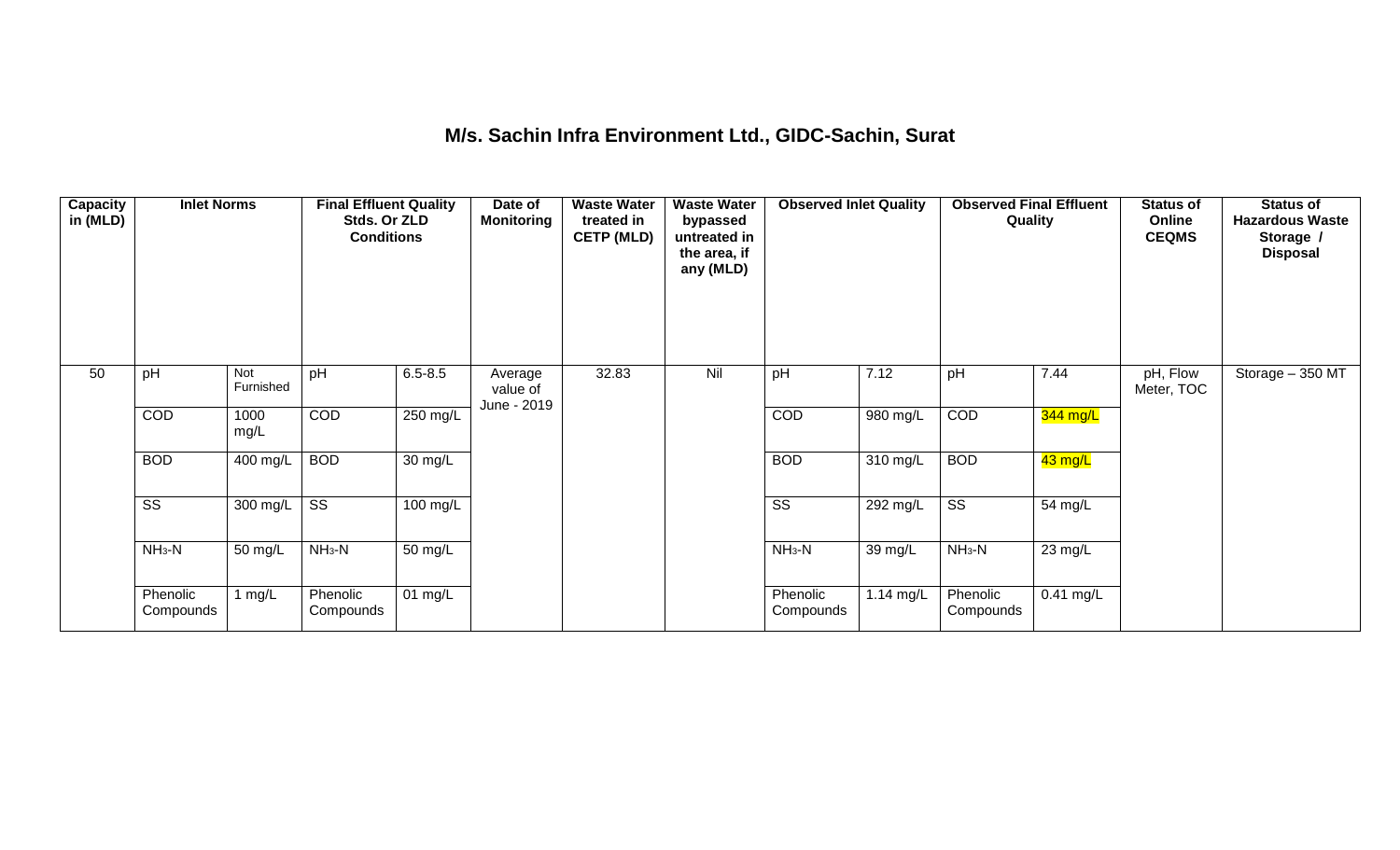## **M/s. Palsana Enviro Protection Ltd., (PEPL), Kadodara, Surat**

| Capacity<br>in (MLD) | <b>Inlet Norms</b>     |              | <b>Final Effluent Quality</b><br>Stds. Or ZLD<br><b>Conditions</b> |            | Date of<br><b>Monitoring</b>       | <b>Waste Water</b><br>treated in<br><b>CETP (MLD)</b> | <b>Waste Water</b><br>bypassed<br>untreated in<br>the area, if<br>any (MLD) | <b>Observed Inlet Quality</b> |             | <b>Observed Final Effluent</b><br>Quality |                      | <b>Status of</b><br>Online<br><b>CEQMS</b> | <b>Status of</b><br><b>Hazardous Waste</b><br>Storage /<br><b>Disposal</b> |
|----------------------|------------------------|--------------|--------------------------------------------------------------------|------------|------------------------------------|-------------------------------------------------------|-----------------------------------------------------------------------------|-------------------------------|-------------|-------------------------------------------|----------------------|--------------------------------------------|----------------------------------------------------------------------------|
| 150                  | pH                     | 6.5 to 8.5   | pH                                                                 | 6.5 to 8.5 | Average<br>value of<br>June - 2019 | 98                                                    | Nil                                                                         | pH                            | 7.15        | pH                                        | 7.44                 | pH, Flow<br>Meter, COD,<br>BOD, TSS        | Storage - 500 MT                                                           |
|                      | COD                    | 1000<br>mg/L | COD                                                                | 250 mg/L   |                                    |                                                       |                                                                             | COD                           | 1057 mg/L   | COD                                       | 238 mg/L             |                                            |                                                                            |
|                      | <b>BOD</b>             | 400 mg/L     | <b>BOD</b>                                                         | 30 mg/L    |                                    |                                                       |                                                                             | <b>BOD</b>                    | $264$ mg/L  | <b>BOD</b>                                | $\overline{29}$ mg/L |                                            |                                                                            |
|                      | $\overline{\text{ss}}$ | 300 mg/L     | $\overline{\text{ss}}$                                             | 100 mg/L   |                                    |                                                       |                                                                             | $\overline{\text{ss}}$        | $350$ mg/L  | $\overline{\text{ss}}$                    | 94 mg/L              |                                            |                                                                            |
|                      | $NH3-N$                | 50 mg/L      | $NH3-N$                                                            | 50 mg/L    |                                    |                                                       |                                                                             | $NH_3-N$                      | 53 mg/L     | $NH_3-N$                                  | 19 mg/L              |                                            |                                                                            |
|                      | Phenolic<br>Compounds  | 1 $mg/L$     | Phenolic<br>Compounds                                              | 1 $mg/L$   |                                    |                                                       |                                                                             | Phenolic<br>Compounds         | $0.41$ mg/L | Phenolic<br>Compounds                     | 0.39 mg/L            |                                            |                                                                            |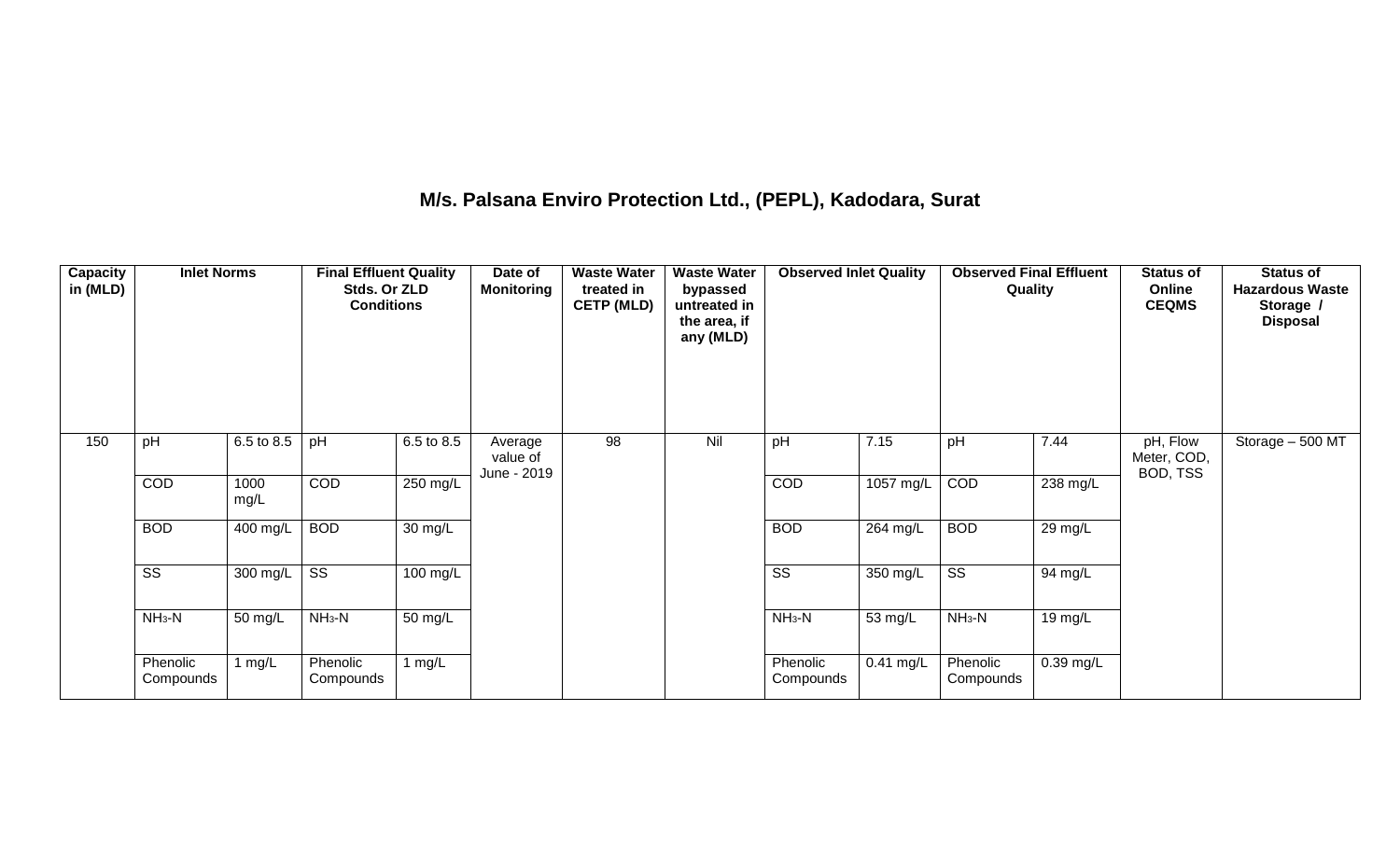### **M/s. Pandesara Infrastructure Ltd., GIDC- Pandesara, Surat**

| Capacity<br>in (MLD) | <b>Inlet Norms</b>     |              | <b>Final Effluent Quality</b><br>Stds. Or ZLD<br><b>Conditions</b> |             | Date of<br><b>Monitoring</b> | <b>Waste Water</b><br>treated in<br><b>CETP (MLD)</b> | <b>Waste Water</b><br>bypassed<br>untreated in<br>the area, if<br>any (MLD) | <b>Observed Inlet Quality</b> |           | <b>Observed Final Effluent</b><br>Quality |             | <b>Status of</b><br>Online<br><b>CEQMS</b> | <b>Status of</b><br><b>Hazardous Waste</b><br>Storage /<br><b>Disposal</b> |
|----------------------|------------------------|--------------|--------------------------------------------------------------------|-------------|------------------------------|-------------------------------------------------------|-----------------------------------------------------------------------------|-------------------------------|-----------|-------------------------------------------|-------------|--------------------------------------------|----------------------------------------------------------------------------|
| 100                  | pH                     | $6.5 - 8.5$  | pH                                                                 | $6.5 - 8.5$ | Average<br>value of          | 81.5                                                  | Nil                                                                         | pH                            | 7.06      | pH                                        | 7.53        | pH, Flow<br>Meter, TOC,<br>COD             | Storage - 3200 MT                                                          |
|                      | COD                    | 1000<br>mg/L | COD                                                                | 250 mg/L    | June - 2019                  |                                                       |                                                                             | <b>COD</b>                    | 1078 mg/L | COD                                       | 336 mg/L    |                                            |                                                                            |
|                      | <b>BOD</b>             | 400 mg/L     | <b>BOD</b>                                                         | 30 mg/L     |                              |                                                       |                                                                             | <b>BOD</b>                    | 208 mg/L  | <b>BOD</b>                                | 41 $mg/L$   |                                            |                                                                            |
|                      | $\overline{\text{ss}}$ | 300 mg/L     | $\overline{\text{SS}}$                                             | 100 mg/L    |                              |                                                       |                                                                             | $\overline{\text{ss}}$        | 162 mg/L  | $\overline{\text{ss}}$                    | 48 mg/L     |                                            |                                                                            |
|                      | $NH3-N$                | 50 mg/L      | $NH_3-N$                                                           | 50 mg/L     |                              |                                                       |                                                                             | $NH3-N$                       | 40 mg/L   | $NH3-N$                                   | 18 mg/L     |                                            |                                                                            |
|                      | Phenolic<br>Compounds  | 01 mg/L      | Phenolic<br>Compounds                                              | 01 $mg/L$   |                              |                                                       |                                                                             | Phenolic<br>Compounds         | 1.24 mg/L | Phenolic<br>Compounds                     | $0.57$ mg/L |                                            |                                                                            |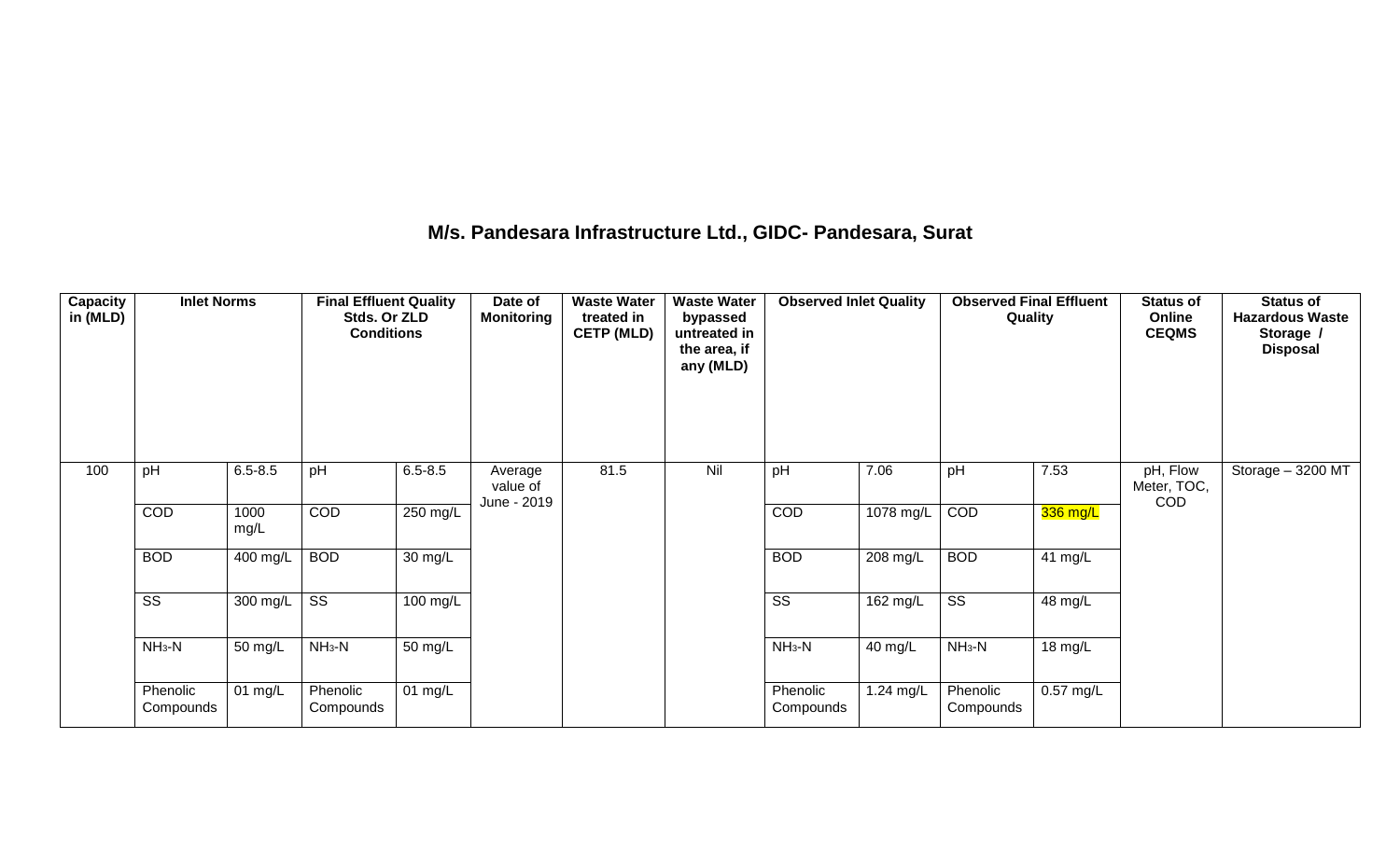## **M/s. CETP of Kejriwal Integrated Textile Park Ltd – KITPL**

| <b>Capacity</b><br>in (MLD) | <b>Inlet Norms</b>     |                | <b>Final Effluent Quality</b><br>Stds. Or ZLD<br><b>Conditions</b> |                     | Date of<br><b>Monitoring</b>       | <b>Waste Water</b><br>treated in<br><b>CETP (MLD)</b> | <b>Waste Water</b><br>bypassed<br>untreated in<br>the area, if<br>any (MLD) | <b>Observed Inlet Quality</b> |             | <b>Observed Final Effluent</b><br>Quality |                   | <b>Status of</b><br>Online<br><b>CEQMS</b> | <b>Status of</b><br><b>Hazardous Waste</b><br>Storage /<br><b>Disposal</b> |
|-----------------------------|------------------------|----------------|--------------------------------------------------------------------|---------------------|------------------------------------|-------------------------------------------------------|-----------------------------------------------------------------------------|-------------------------------|-------------|-------------------------------------------|-------------------|--------------------------------------------|----------------------------------------------------------------------------|
| 0.84                        | pH                     | $6.5 - 8.5$    | pH                                                                 | $6.5 - 8.5$         | Average<br>value of<br>June - 2019 | 0.5                                                   | Nil                                                                         | pH                            | 7.12        | pH                                        | 7.13              | $\sim$                                     | Storage - 5 MT                                                             |
|                             | COD                    | $500$<br>mg/L  | COD                                                                | $<$ 20 mg/L         |                                    |                                                       |                                                                             | COD                           | 500 mg/L    | COD                                       | 68 mg/L           |                                            |                                                                            |
|                             | <b>BOD</b>             | <200<br>mg/L   | <b>BOD</b>                                                         | $\overline{5}$ mg/L |                                    |                                                       |                                                                             | <b>BOD</b>                    | 85 mg/L     | <b>BOD</b>                                | $12 \text{ mg/L}$ |                                            |                                                                            |
|                             | $\overline{\text{ss}}$ | $<150$<br>mg/L | $\overline{\text{ss}}$                                             | $\overline{5}$ mg/L |                                    |                                                       |                                                                             | $\overline{\text{ss}}$        | 68 mg/L     | $\overline{\text{ss}}$                    | 10 mg/L           |                                            |                                                                            |
|                             | $NH3-N$                | $\blacksquare$ | $NH3-N$                                                            |                     |                                    |                                                       |                                                                             | $NH3-N$                       | 47 mg/L     | $NH_3-N$                                  | 19 mg/L           |                                            |                                                                            |
|                             | Phenolic<br>Compounds  | $\blacksquare$ | Phenolic<br>Compounds                                              |                     |                                    |                                                       |                                                                             | Phenolic<br>Compounds         | $0.41$ mg/L | Phenolic<br>Compounds                     | $0.36$ mg/L       |                                            |                                                                            |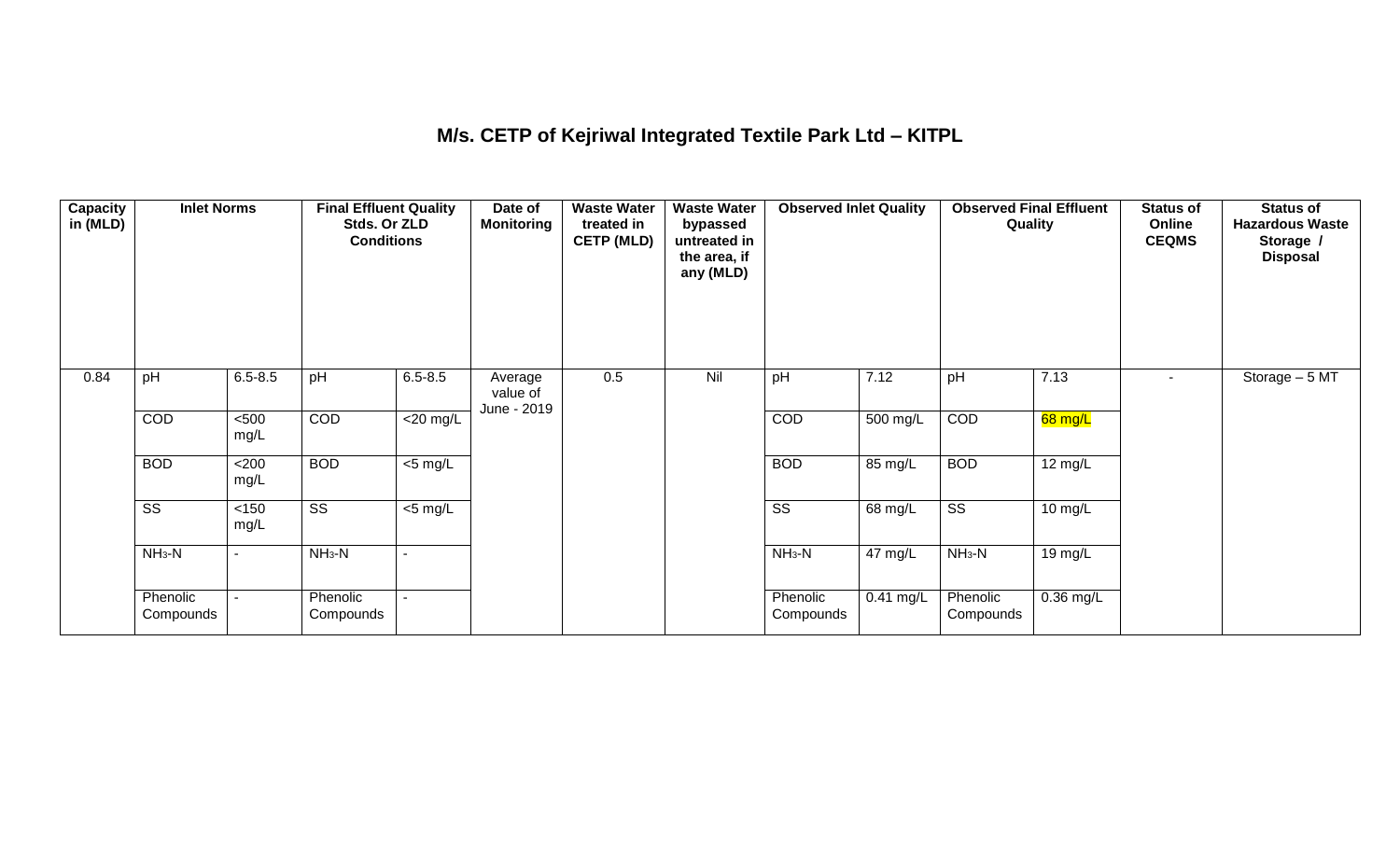### **M/s. Gujarat Eco Textile Park Pvt Ltd, Palsana, Surat**

| Capacity<br>in (MLD) | <b>Inlet Norms</b>     |              | <b>Final Effluent Quality</b><br>Stds. Or ZLD<br><b>Conditions</b> |                      | Date of<br><b>Monitoring</b>       | <b>Waste Water</b><br>treated in<br><b>CETP (MLD)</b> | <b>Waste Water</b><br>bypassed<br>untreated in<br>the area, if<br>any (MLD) | <b>Observed Inlet Quality</b> |             | <b>Observed Final Effluent</b><br>Quality |             | <b>Status of</b><br>Online<br><b>CEQMS</b> | <b>Status of</b><br><b>Hazardous Waste</b><br>Storage /<br><b>Disposal</b> |
|----------------------|------------------------|--------------|--------------------------------------------------------------------|----------------------|------------------------------------|-------------------------------------------------------|-----------------------------------------------------------------------------|-------------------------------|-------------|-------------------------------------------|-------------|--------------------------------------------|----------------------------------------------------------------------------|
| 60                   | pH                     | $6.5 - 8.5$  | pH                                                                 | 6.5 to 8.5           | Average<br>value of<br>June - 2019 | 29                                                    | Nil                                                                         | pH                            | 6.82        | pH                                        | 7.13        | pH, Flow<br>Meter, COD<br>Meter            | Storage - 400 MT                                                           |
|                      | COD                    | 1000<br>mg/L | <b>COD</b>                                                         | 250 mg/L             |                                    |                                                       |                                                                             | COD                           | $1071$ mg/L | COD                                       | 326 mg/L    | including<br><b>TOC</b>                    |                                                                            |
|                      | <b>BOD</b>             | 400 mg/L     | <b>BOD</b>                                                         | $100$ mg/L           |                                    |                                                       |                                                                             | <b>BOD</b>                    | $250$ mg/L  | <b>BOD</b>                                | 28 mg/L     |                                            |                                                                            |
|                      | $\overline{\text{ss}}$ | 300 mg/L     | $\overline{\text{SS}}$                                             | $\overline{60}$ mg/L |                                    |                                                       |                                                                             | $\overline{\text{ss}}$        | 184 mg/L    | $\overline{\text{ss}}$                    | 92 mg/L     |                                            |                                                                            |
|                      | $NH3-N$                | 50 mg/L      | $NH3-N$                                                            | $\overline{50}$ mg/L |                                    |                                                       |                                                                             | $NH3-N$                       | 55 mg/L     | $NH_3-N$                                  | 12 mg/L     |                                            |                                                                            |
|                      | Phenolic<br>Compounds  |              | Phenolic<br>Compounds                                              | 1 $mg/L$             |                                    |                                                       |                                                                             | Phenolic<br>Compounds         | $0.45$ mg/L | Phenolic<br>Compounds                     | $0.57$ mg/L |                                            |                                                                            |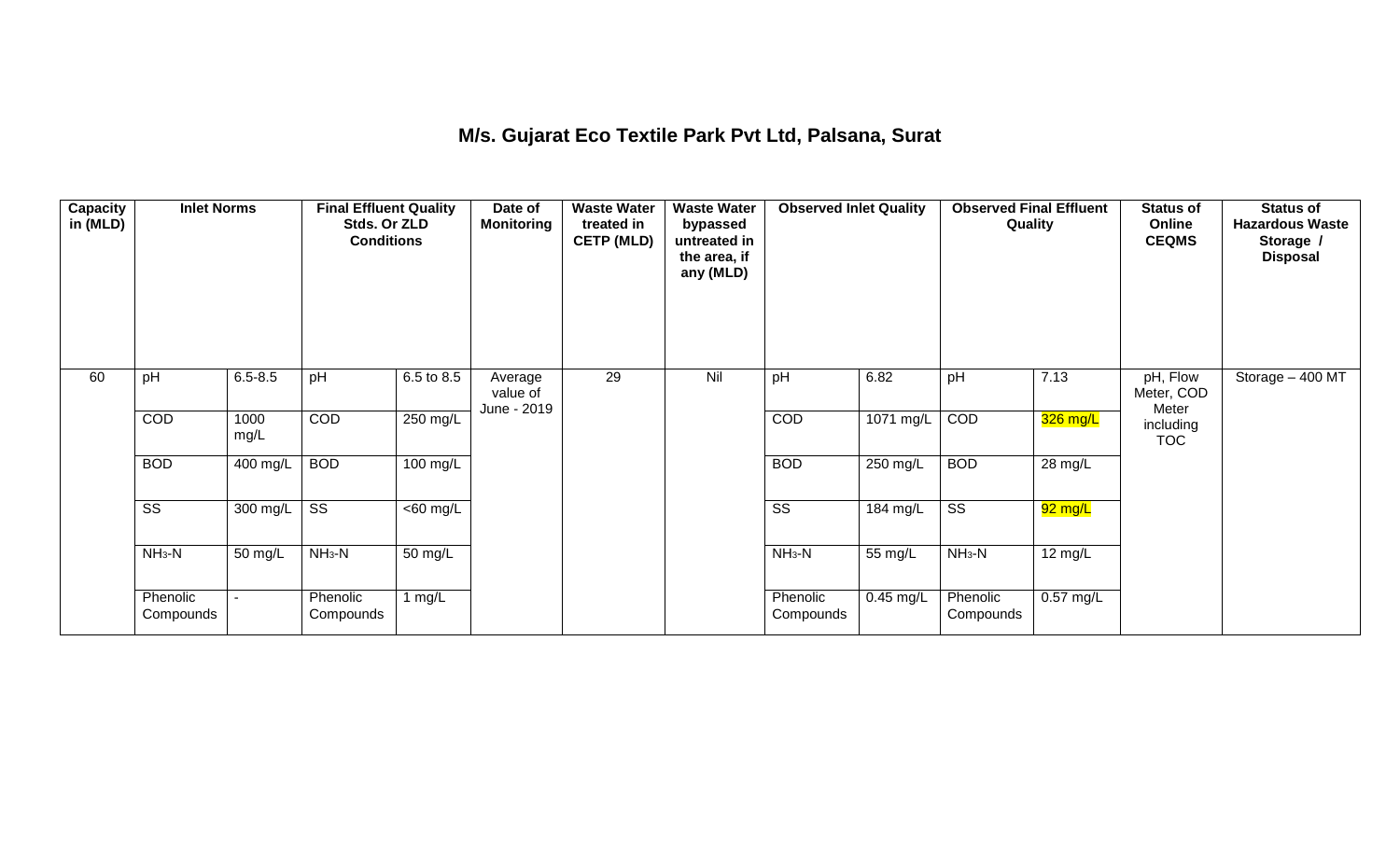### **M/s. Fairdeal Textile Parks Pvt. Ltd, Kosamaba, Surat**

| <b>Capacity</b><br>in (MLD) | <b>Inlet Norms</b>     |          | <b>Final Effluent Quality</b><br>Stds. Or ZLD<br><b>Conditions</b> |                      | Date of<br><b>Monitoring</b>          | <b>Waste Water</b><br>treated in<br><b>CETP (MLD)</b> | <b>Waste Water</b><br>bypassed<br>untreated in<br>the area, if<br>any (MLD) | Ob<br>served Inlet Quality |                | <b>Observed Final Effluent</b><br>Quality | <b>Status of</b><br>Online<br><b>CEQMS</b> | <b>Status of</b><br><b>Hazardous Waste</b><br>Storage /<br><b>Disposal</b> |
|-----------------------------|------------------------|----------|--------------------------------------------------------------------|----------------------|---------------------------------------|-------------------------------------------------------|-----------------------------------------------------------------------------|----------------------------|----------------|-------------------------------------------|--------------------------------------------|----------------------------------------------------------------------------|
| 3.75                        | pH                     |          | pH                                                                 | 6.5 to 8.5           | No Visit in<br>the month<br>of June - | 1.39                                                  | Nil                                                                         | pH                         |                | pH                                        | pH, Flow<br>Meter                          |                                                                            |
|                             | COD                    | 500 mg/L | COD                                                                | 100 mg/L             | 2019                                  |                                                       |                                                                             | COD                        |                | COD                                       |                                            |                                                                            |
|                             | <b>BOD</b>             | 200 mg/L | <b>BOD</b>                                                         | $\overline{30}$ mg/L |                                       |                                                       |                                                                             | <b>BOD</b>                 |                | <b>BOD</b>                                |                                            |                                                                            |
|                             | $\overline{\text{ss}}$ |          | $\overline{\text{ss}}$                                             | $\overline{60}$ mg/L |                                       |                                                       |                                                                             | $\overline{\text{ss}}$     |                | $\overline{\text{ss}}$                    |                                            |                                                                            |
|                             | $NH3-N$                | ۰        | $NH3-N$                                                            | $\overline{50}$ mg/L |                                       |                                                       |                                                                             | $NH_3-N$                   | $\blacksquare$ | $NH3-N$                                   |                                            |                                                                            |
|                             | Phenolic<br>Compounds  |          | Phenolic<br>Compounds                                              | 1 $mg/L$             |                                       |                                                       |                                                                             | Phenolic<br>Compounds      |                | Phenolic<br>Compounds                     |                                            |                                                                            |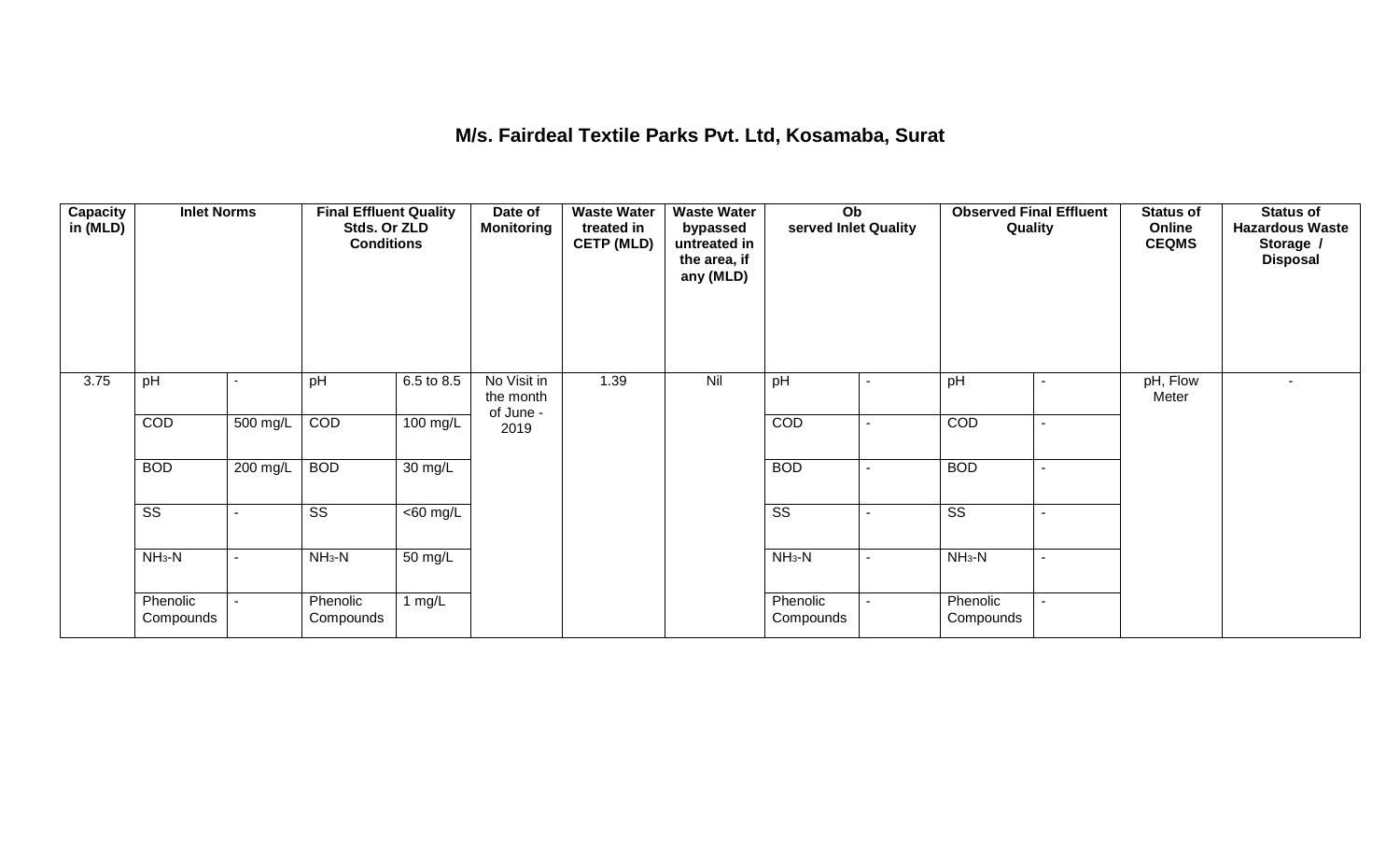## **M/s. New Palsana Industrial Co. Op. Society Ltd., Palsana, Surat**

| <b>Capacity</b><br>in (MLD) | <b>Inlet Norms</b>     |              | <b>Final Effluent Quality</b><br>Stds. Or ZLD<br><b>Conditions</b> |                      | Date of<br><b>Monitoring</b>       | <b>Waste Water</b><br>treated in<br><b>CETP (MLD)</b> | <b>Waste Water</b><br>bypassed<br>untreated in<br>the area, if<br>any (MLD) | <b>Observed Inlet Quality</b> |                      | <b>Observed Final Effluent</b><br>Quality |             | <b>Status of</b><br>Online<br><b>CEQMS</b> | <b>Status of</b><br><b>Hazardous Waste</b><br>Storage /<br><b>Disposal</b> |
|-----------------------------|------------------------|--------------|--------------------------------------------------------------------|----------------------|------------------------------------|-------------------------------------------------------|-----------------------------------------------------------------------------|-------------------------------|----------------------|-------------------------------------------|-------------|--------------------------------------------|----------------------------------------------------------------------------|
| 45                          | pH                     | $6.5 - 8.5$  | pH                                                                 | $6.5 - 8.5$          | Average<br>value of<br>June - 2019 | 25                                                    | Nil                                                                         | pH                            | 7.85                 | pH                                        | 7.87        | pH, Flow<br>meter, COD,<br>BOD, TSS        | Storage $-1000$ MT                                                         |
|                             | COD                    | 1000<br>mg/L | COD                                                                | 250 mg/L             |                                    |                                                       |                                                                             | COD                           | 714 mg/L             | COD                                       | 214 mg/L    |                                            |                                                                            |
|                             | <b>BOD</b>             | 400 mg/L     | <b>BOD</b>                                                         | $\overline{30}$ mg/L |                                    |                                                       |                                                                             | <b>BOD</b>                    | 146 mg/L             | <b>BOD</b>                                | 24 mg/L     |                                            |                                                                            |
|                             | $\overline{\text{ss}}$ | 300 mg/L     | $\overline{\text{SS}}$                                             | $<$ 60 mg/L          |                                    |                                                       |                                                                             | $\overline{\text{ss}}$        | 110 mg/L             | $\overline{\text{ss}}$                    | 62 mg/L     |                                            |                                                                            |
|                             | $NH3-N$                | 50 mg/L      | $NH3-N$                                                            | $\overline{50}$ mg/L |                                    |                                                       |                                                                             | $NH3-N$                       | $\overline{45}$ mg/L | $NH3-N$                                   | 11 $mg/L$   |                                            |                                                                            |
|                             | Phenolic<br>Compounds  | 1 $mg/L$     | Phenolic<br>Compounds                                              | 1 $mg/L$             |                                    |                                                       |                                                                             | Phenolic<br>Compounds         | 1.10 mg/L            | Phenolic<br>Compounds                     | $0.36$ mg/L |                                            |                                                                            |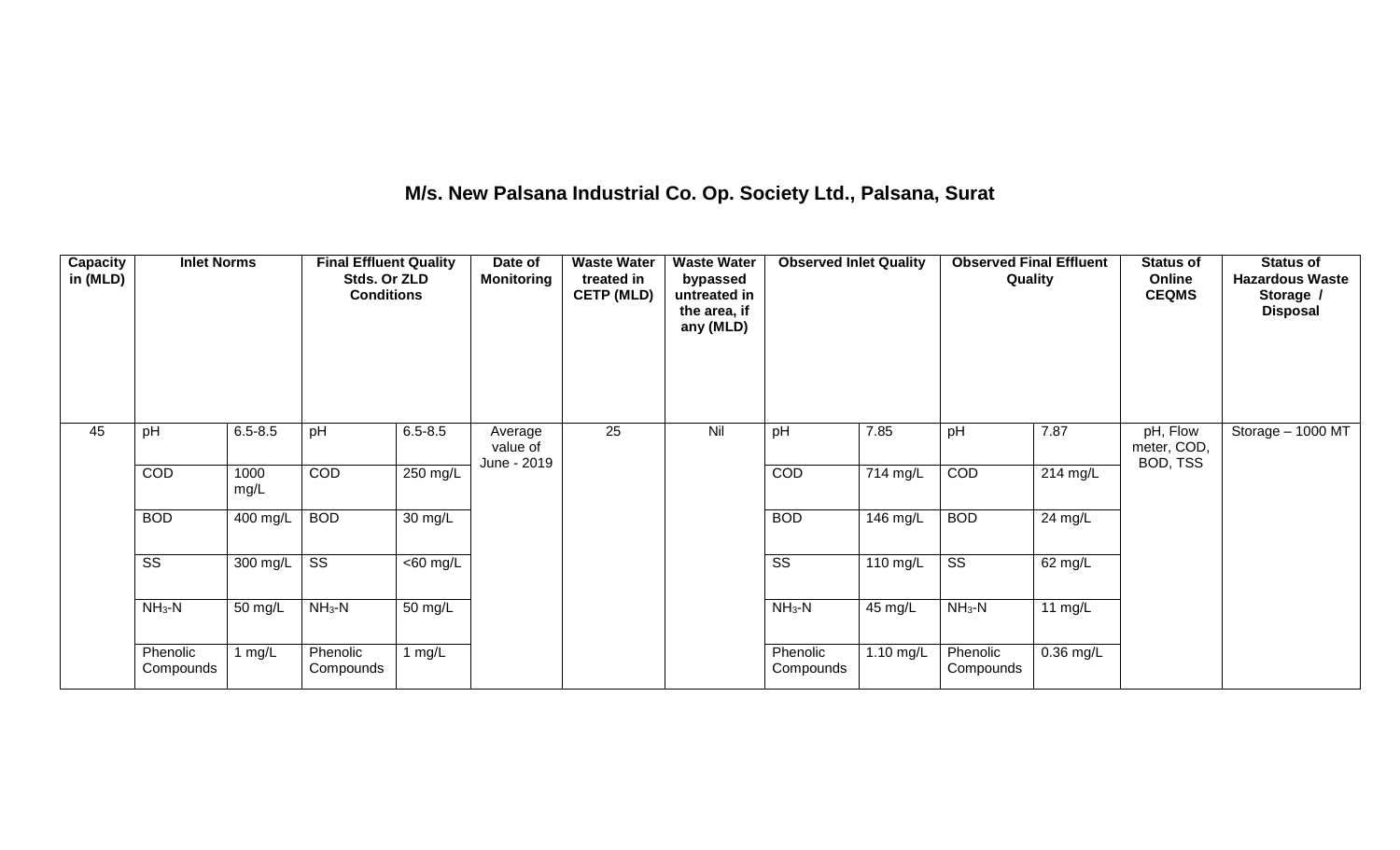## **M/s. Vapi Waste & Effluent Management Co. Ltd, Vapi**

| <b>Capacity</b><br>in (MLD) | <b>Inlet Norms</b><br>pH<br>$6.5 - 8.5$ |              | <b>Final Effluent Quality</b><br>Stds. Or ZLD<br><b>Conditions</b> |                      | Date of<br><b>Monitoring</b>       | <b>Waste Water</b><br>treated in<br><b>CETP (MLD)</b> | <b>Waste Water</b><br>bypassed<br>untreated in<br>the area, if<br>any (MLD) | <b>Observed Inlet Quality</b> |           | <b>Observed Final Effluent</b><br>Quality |             | <b>Status of</b><br>Online<br><b>CEQMS</b> | <b>Status of</b><br><b>Hazardous Waste</b><br>Storage /<br><b>Disposal</b> |
|-----------------------------|-----------------------------------------|--------------|--------------------------------------------------------------------|----------------------|------------------------------------|-------------------------------------------------------|-----------------------------------------------------------------------------|-------------------------------|-----------|-------------------------------------------|-------------|--------------------------------------------|----------------------------------------------------------------------------|
| 55                          |                                         |              | 0.                                                                 | $6.5 - 8.5$          | Average<br>value of<br>June - 2019 | 54                                                    | Nil                                                                         | pH                            | 7.865     | pH                                        | 7.51        | pH, Flow<br>Meter, TOC &<br>DO Meter       | Storage - 16594<br>МT                                                      |
|                             | COD                                     | 1000<br>mg/L | COD                                                                | 250 mg/L             |                                    |                                                       |                                                                             | COD                           | 922 mg/L  | COD                                       | 237 mg/L    |                                            |                                                                            |
|                             | <b>BOD</b>                              | $400$ mg/L   | <b>BOD</b>                                                         | $\overline{30}$ mg/L |                                    |                                                       |                                                                             | <b>BOD</b>                    | 201 mg/L  | <b>BOD</b>                                | 26 mg/L     |                                            |                                                                            |
|                             | $\overline{\text{SS}}$                  | 300 mg/L     | SS                                                                 | 100 mg/L             |                                    |                                                       |                                                                             | $\overline{\text{SS}}$        | 125 mg/L  | $\overline{\text{ss}}$                    | 76 mg/L     |                                            |                                                                            |
|                             | $NH3-N$                                 | 50 mg/L      | $NH3-N$                                                            | $\overline{50}$ mg/L |                                    |                                                       |                                                                             | $NH3-N$                       | 48 mg/L   | $NH_3-N$                                  | 33 mg/L     |                                            |                                                                            |
|                             | Phenolic<br>Compounds                   | 1 $mg/L$     | Phenolic<br>Compounds                                              | 1 $mg/L$             |                                    |                                                       |                                                                             | Phenolic<br>Compounds         | 4.85 mg/L | Phenolic<br>Compounds                     | $0.29$ mg/L |                                            |                                                                            |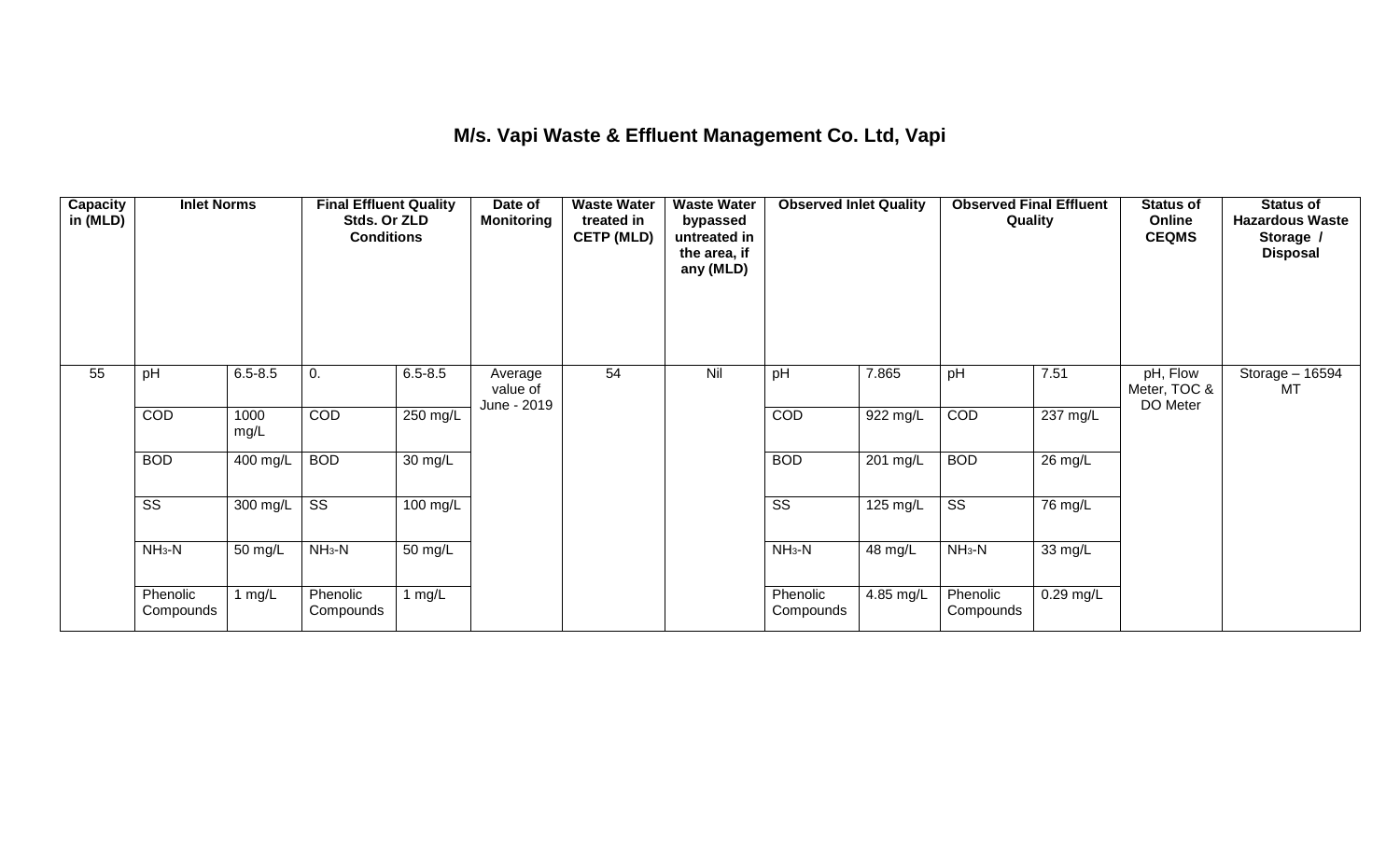## **M/s. Sarigam Clean Initiative (Old Name-Gujarat Industrial Development Corporation), Sarigam**

| <b>Capacity</b><br>in (MLD) | <b>Inlet Norms</b>                              |              | <b>Final Effluent Quality</b><br>Stds. Or ZLD<br><b>Conditions</b> |                      | Date of<br><b>Monitoring</b>       | <b>Waste Water</b><br>treated in<br><b>CETP (MLD)</b> | <b>Waste Water</b><br>bypassed<br>untreated in<br>the area, if<br>any (MLD) | <b>Observed Inlet Quality</b>                   |               | <b>Observed Final Effluent</b><br>Quality |              | <b>Status of</b><br>Online<br><b>CEQMS</b> | <b>Status of</b><br><b>Hazardous Waste</b><br>Storage /<br><b>Disposal</b> |
|-----------------------------|-------------------------------------------------|--------------|--------------------------------------------------------------------|----------------------|------------------------------------|-------------------------------------------------------|-----------------------------------------------------------------------------|-------------------------------------------------|---------------|-------------------------------------------|--------------|--------------------------------------------|----------------------------------------------------------------------------|
| 12.5                        | pH                                              | $6.5 - 8.5$  | pH                                                                 | $6.5 - 8.5$          | Average<br>value of<br>June - 2019 | 9                                                     | Nil                                                                         | pH                                              | 8.56          | pH                                        | 8.42         | Flow Meter,<br>TOC meter                   | Storage - 115 MT                                                           |
|                             | COD                                             | 1000<br>mg/L | <b>COD</b>                                                         | 250 mg/L             |                                    |                                                       |                                                                             | <b>COD</b>                                      | 546 mg/L      | COD                                       | 115 mg/L     |                                            |                                                                            |
|                             | BOD <sub>(3</sub><br>days at<br>$27^{\circ}C$ ) | 400 mg/L     | BOD <sub>(3</sub><br>days at<br>$27^{\circ}C$ )                    | 100 mg/L             |                                    |                                                       |                                                                             | BOD <sub>(3</sub><br>days at<br>$27^{\circ}C$ ) | 142 mg/L      | BOD (3 days<br>at $27^{\circ}$ C)         | 28 mg/L      |                                            |                                                                            |
|                             | SS                                              | 300 mg/L     | SS                                                                 | 100 mg/L             |                                    |                                                       |                                                                             | $\overline{\text{ss}}$                          | 66 mg/L       | $\overline{\text{ss}}$                    | 22 mg/L      |                                            |                                                                            |
|                             | $NH3-N$                                         | 50 mg/L      | $NH3-N$                                                            | $\overline{50}$ mg/L |                                    |                                                       |                                                                             | $NH3-N$                                         | $4$ mg/L      | $NH3-N$                                   | 25 mg/L      |                                            |                                                                            |
|                             | Phenolic<br>Compounds                           | 1 mg/L       | Phenolic<br>Compounds                                              | 1 mg/ $L$            |                                    |                                                       |                                                                             | Phenolic<br>Compounds                           | 0.641<br>mg/L | Phenolic<br>Compounds                     | $0.302$ mg/L |                                            |                                                                            |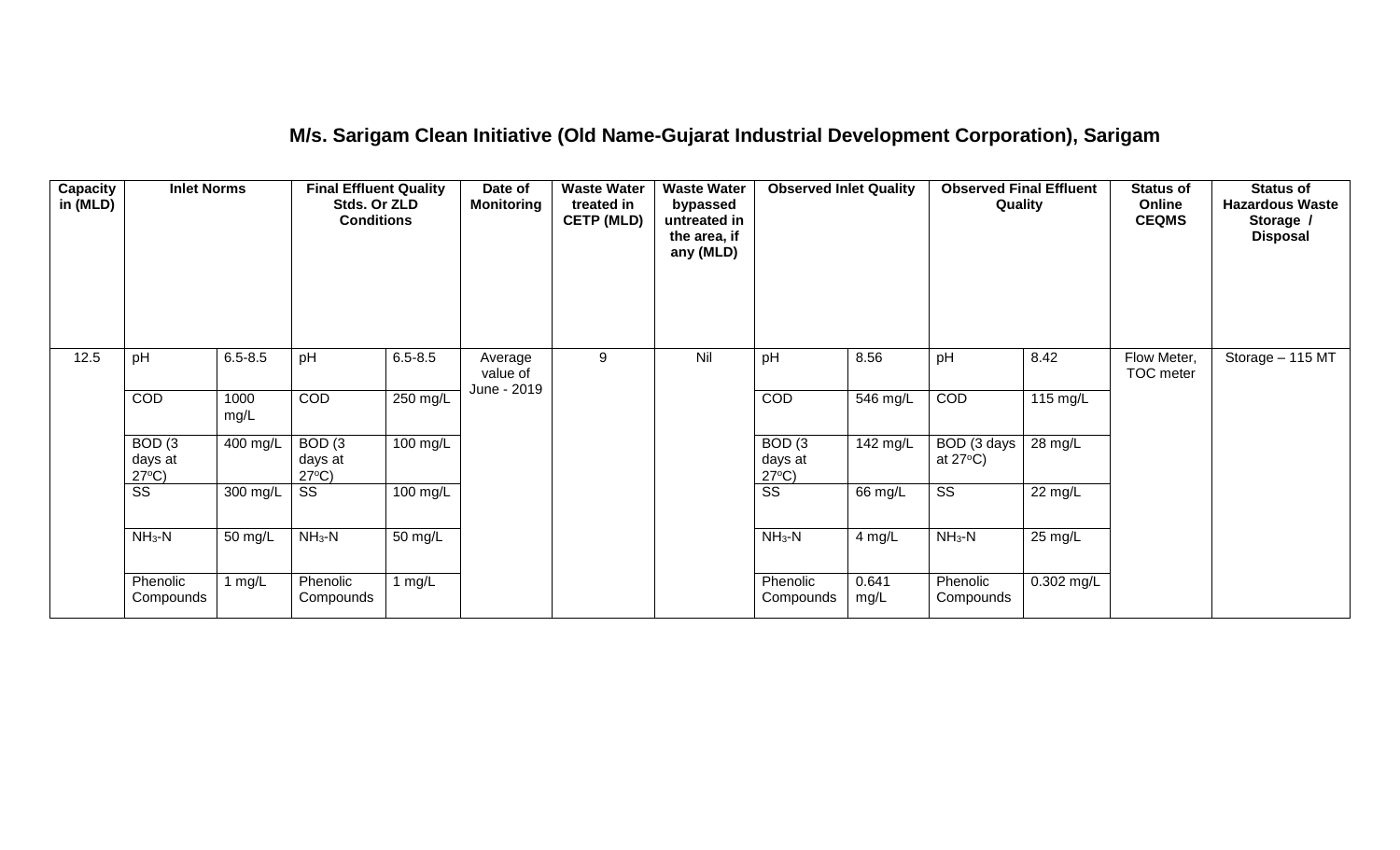### **M/s. Veraval Industries Association, Veraval, Junagadh**

| Capacity<br>in (MLD) | <b>Inlet Norms</b><br>pH |              | <b>Final Effluent Quality</b><br>Stds. Or ZLD<br><b>Conditions</b> |                      | Date of<br><b>Monitoring</b>          | <b>Waste Water</b><br>treated in<br><b>CETP (MLD)</b> | <b>Waste Water</b><br>bypassed<br>untreated in<br>the area, if<br>any (MLD) | <b>Observed Inlet Quality</b> |                          | <b>Observed Final Effluent</b><br>Quality |                          | <b>Status of</b><br>Online<br><b>CEQMS</b> | <b>Status of</b><br><b>Hazardous Waste</b><br>Storage /<br><b>Disposal</b> |
|----------------------|--------------------------|--------------|--------------------------------------------------------------------|----------------------|---------------------------------------|-------------------------------------------------------|-----------------------------------------------------------------------------|-------------------------------|--------------------------|-------------------------------------------|--------------------------|--------------------------------------------|----------------------------------------------------------------------------|
| 5                    |                          | 5.5 to 9     | pH                                                                 | 6 to 9               | No Visit in<br>the month<br>of June - | 5 <sup>5</sup>                                        | Nil                                                                         | pH                            | $\overline{\phantom{a}}$ | pH                                        |                          | $\overline{\phantom{a}}$                   |                                                                            |
|                      | COD                      | 3500<br>mg/L | COD                                                                | $250 \text{ mg/L}$   | 2019                                  |                                                       |                                                                             | COD                           |                          | COD                                       | $\overline{\phantom{a}}$ |                                            |                                                                            |
|                      | <b>BOD</b>               | 1000<br>mg/L | <b>BOD</b>                                                         | $100 \text{ mg/L}$   |                                       |                                                       |                                                                             | <b>BOD</b>                    |                          | <b>BOD</b>                                |                          |                                            |                                                                            |
|                      | $\overline{\text{ss}}$   | 200 mg/L     | $\overline{\text{ss}}$                                             | 100 mg/L             |                                       |                                                       |                                                                             | $\overline{\text{ss}}$        |                          | $\overline{\text{ss}}$                    |                          |                                            |                                                                            |
|                      | $NH3-N$                  | 50 mg/L      | $NH3-N$                                                            | $\overline{50}$ mg/L |                                       |                                                       |                                                                             | $NH_3-N$                      | $\overline{\phantom{a}}$ | $NH3-N$                                   | $\overline{\phantom{a}}$ |                                            |                                                                            |
|                      | Phenol                   | $\sim$       | Phenol                                                             | $\sim$               |                                       |                                                       |                                                                             | Phenolic<br>Compounds         |                          | Phenolic<br>Compounds                     | $\overline{a}$           |                                            |                                                                            |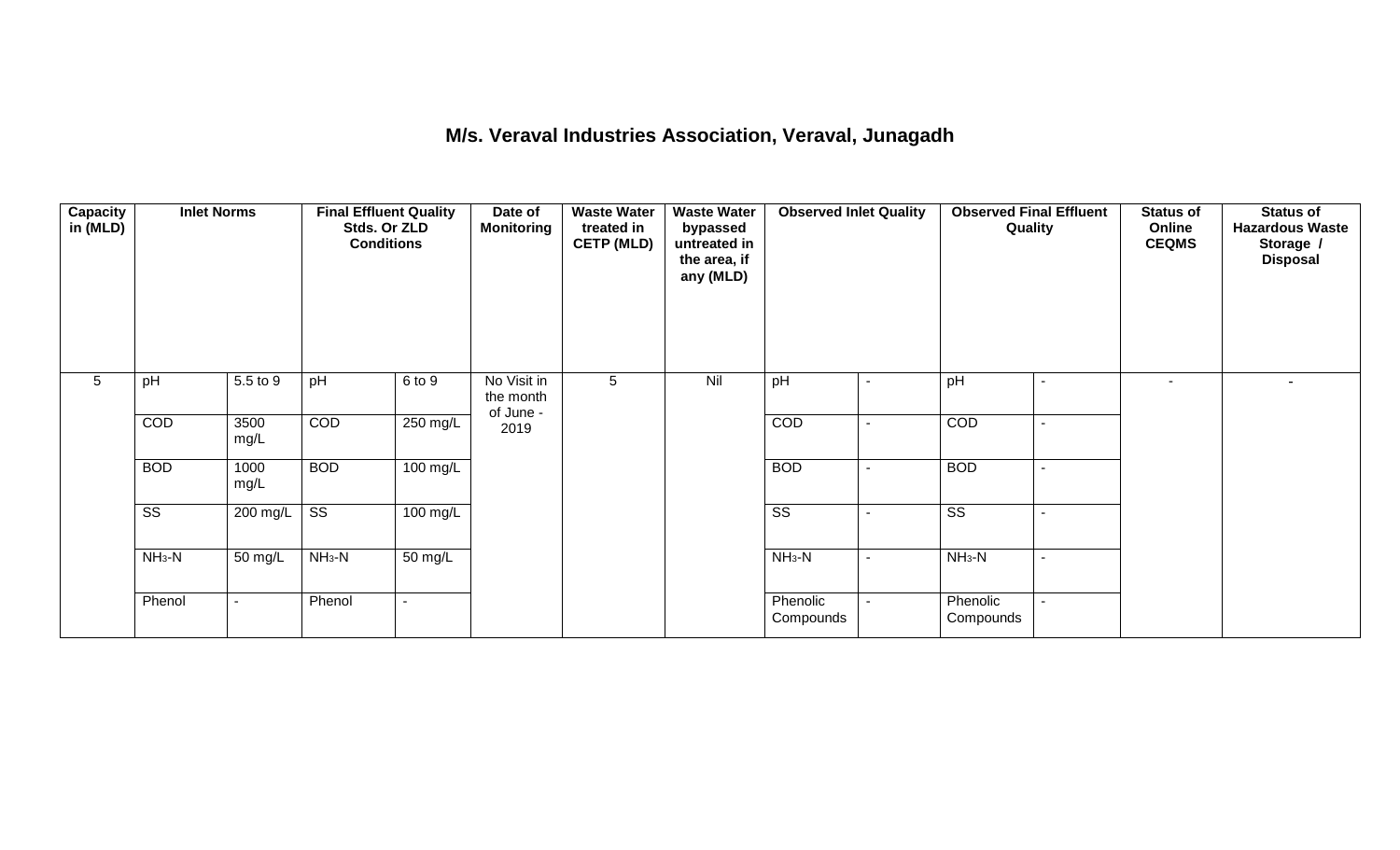### **M/s. Bhatgam Washing Ghat Suddhikaran Yojana Pvt. Ltd., Bhatgam, Rajkot**

| <b>Capacity</b><br>in (MLD) | <b>Inlet Norms</b>     |                      | <b>Final Effluent Quality</b><br>Stds. Or ZLD<br><b>Conditions</b> |                      | Date of<br><b>Monitoring</b>       | <b>Waste Water</b><br>treated in<br><b>CETP (MLD)</b> | <b>Waste Water</b><br>bypassed<br>untreated in<br>the area, if<br>any (MLD) | <b>Observed Inlet Quality</b> |                | <b>Observed Final Effluent</b><br>Quality |           | <b>Status of</b><br>Online<br><b>CEQMS</b> | <b>Status of</b><br><b>Hazardous Waste</b><br>Storage /<br><b>Disposal</b> |
|-----------------------------|------------------------|----------------------|--------------------------------------------------------------------|----------------------|------------------------------------|-------------------------------------------------------|-----------------------------------------------------------------------------|-------------------------------|----------------|-------------------------------------------|-----------|--------------------------------------------|----------------------------------------------------------------------------|
| 30                          | pH                     | $10.5 - 12$          | pH                                                                 | $6.5 - 9$            | Average<br>value of<br>June - 2019 | 10                                                    | Nil                                                                         | pH                            | $\blacksquare$ | pH                                        | 9.55      | pH, Flow<br>meter, SS,<br>Color, MLSS,     |                                                                            |
|                             | COD                    | 1000<br>mg/L         | COD                                                                | 100 mg/L             |                                    |                                                       |                                                                             | COD                           | ۰              | COD                                       | 280 mg/L  | COD                                        |                                                                            |
|                             | <b>BOD</b>             | 350 mg/L             | <b>BOD</b>                                                         | 30 mg/L              |                                    |                                                       |                                                                             | <b>BOD</b>                    | $\blacksquare$ | <b>BOD</b>                                | $75$ mg/L |                                            |                                                                            |
|                             | $\overline{\text{ss}}$ | 2000<br>mg/L         | $\overline{\text{ss}}$                                             | $100$ mg/L           |                                    |                                                       |                                                                             | $\overline{\text{ss}}$        |                | $\overline{\text{ss}}$                    | 908 mg/L  |                                            |                                                                            |
|                             | $NH3-N$                | $75 \,\mathrm{mg/L}$ | $NH3-N$                                                            | $\overline{50}$ mg/L |                                    |                                                       |                                                                             | $NH3-N$                       |                | $NH3-N$                                   | 25 mg/L   |                                            |                                                                            |
|                             | Phenolic<br>Compounds  | 5 mg/L               | Phenolic<br>Compounds                                              | 1 $mg/L$             |                                    |                                                       |                                                                             | Phenolic<br>Compounds         |                | Phenolic<br>Compounds                     |           |                                            |                                                                            |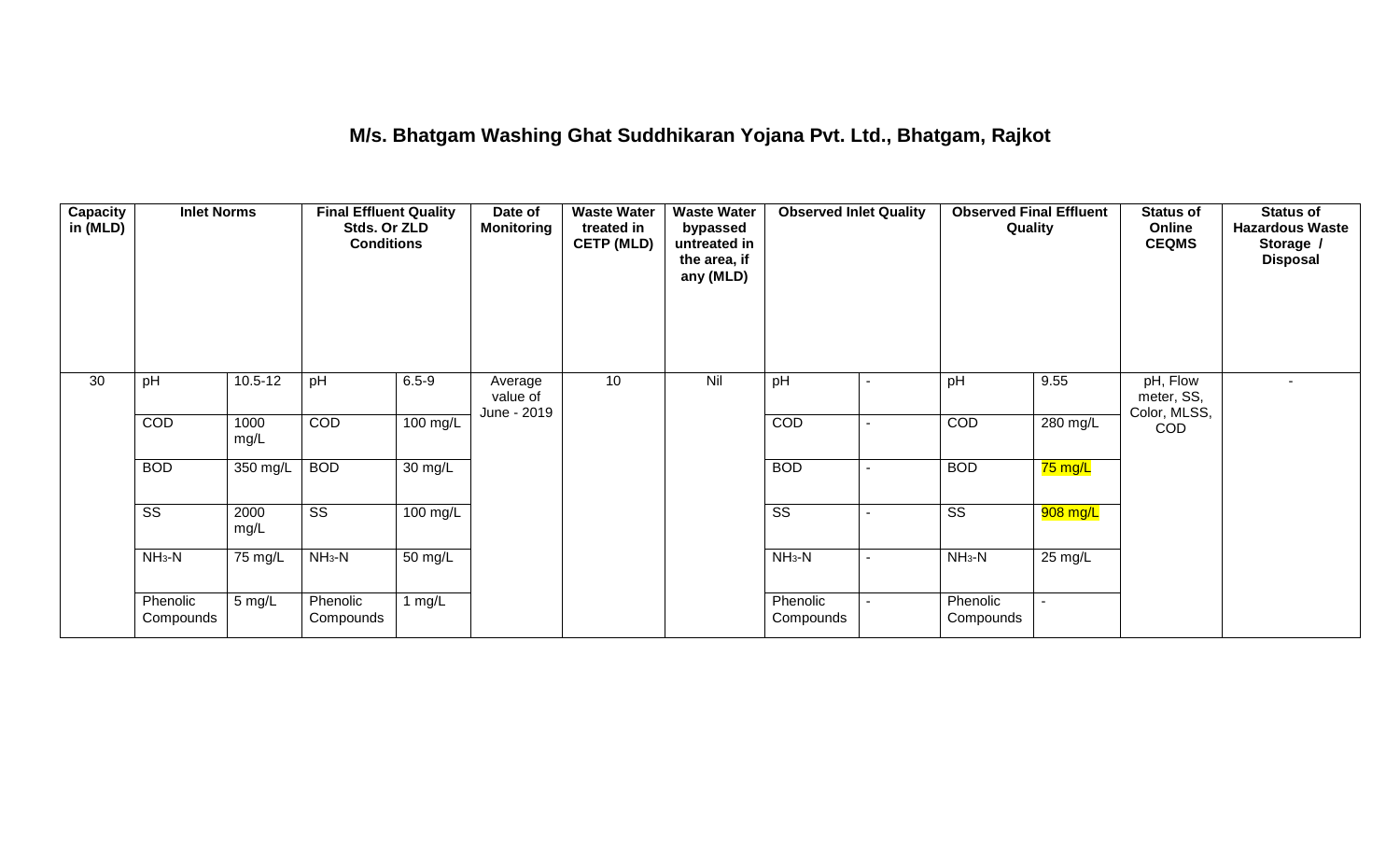# **M/s. Jetpur Dyeing & Printing Association, Jetpur, Rajkot**

| <b>Capacity</b><br>in (MLD) | <b>Inlet Norms</b>     |               | <b>Final Effluent Quality</b><br>Stds. Or ZLD<br><b>Conditions</b> |           | Date of<br><b>Monitoring</b>       | <b>Waste Water</b><br>treated in<br><b>CETP (MLD)</b> | <b>Waste Water</b><br>bypassed<br>untreated in<br>the area, if<br>any (MLD) | <b>Observed Inlet Quality</b> |                          | <b>Observed Final Effluent</b><br>Quality |            | <b>Status of</b><br>Online<br><b>CEQMS</b> | <b>Status of</b><br><b>Hazardous Waste</b><br>Storage /<br><b>Disposal</b> |
|-----------------------------|------------------------|---------------|--------------------------------------------------------------------|-----------|------------------------------------|-------------------------------------------------------|-----------------------------------------------------------------------------|-------------------------------|--------------------------|-------------------------------------------|------------|--------------------------------------------|----------------------------------------------------------------------------|
| 10.00                       | pH                     | $10.5 - 12.0$ | pH                                                                 | $6.5 - 9$ | Average<br>value of<br>June - 2019 | 7.00                                                  | Nil                                                                         | pH                            | 9.515                    | pH                                        | 7.52       | pH, Flow<br>meter                          | Storage - 70 MT                                                            |
|                             | COD                    | 1000<br>mg/L  | COD                                                                | 250 mg/L  |                                    |                                                       |                                                                             | COD                           | 807 mg/L                 | COD                                       | 208 mg/L   |                                            |                                                                            |
|                             | <b>BOD</b>             | 350 mg/L      | <b>BOD</b>                                                         | 100 mg/L  |                                    |                                                       |                                                                             | <b>BOD</b>                    | 222 mg/L                 | <b>BOD</b>                                | 56 mg/L    |                                            |                                                                            |
|                             | $\overline{\text{SS}}$ | 2000<br>mg/L  | $\overline{\text{ss}}$                                             | 100 mg/L  |                                    |                                                       |                                                                             | $\overline{\text{ss}}$        | 747 mg/L                 | $\overline{\text{ss}}$                    | $148$ mg/L |                                            |                                                                            |
|                             | $NH_3-N$               | 75 mg/L       | $NH3-N$                                                            | 50 mg/L   |                                    |                                                       |                                                                             | $NH_3-N$                      | 14 mg/L                  | $NH_3-N$                                  | 15 mg/L    |                                            |                                                                            |
|                             | Phenolic<br>Compounds  | 5 mg/L        | Phenolic<br>Compounds                                              | 1 mg/L    |                                    |                                                       |                                                                             | Phenolic<br>Compounds         | $\overline{\phantom{0}}$ | Phenolic<br>Compounds                     |            |                                            |                                                                            |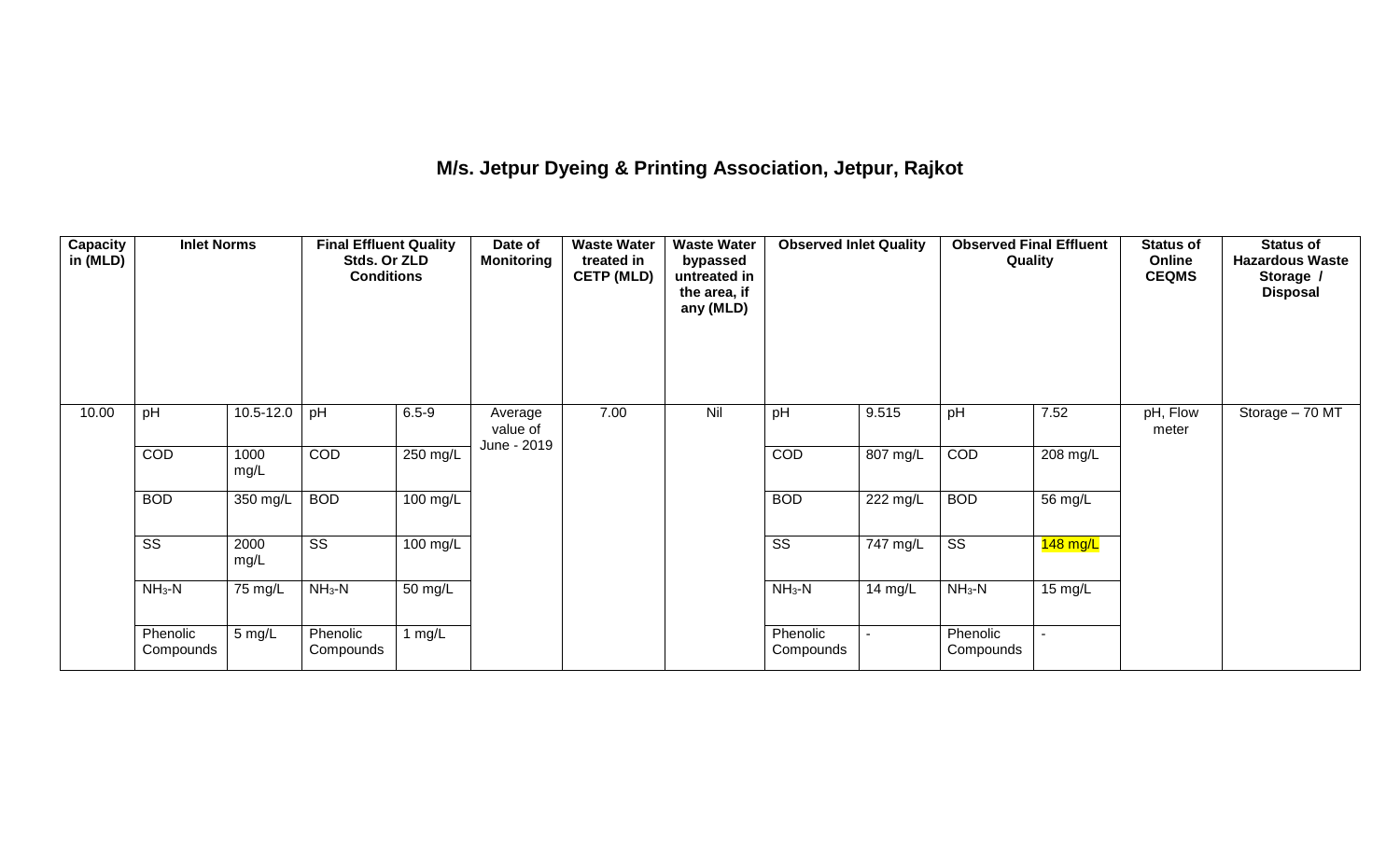# **M/s. Shri Dhareshwar GIDC Vistar Association,Dhareshwar, Rajkot**

| Capacity<br>in (MLD) | <b>Inlet Norms</b>     | $10.5 - 12$<br>pH |                        | <b>Final Effluent Quality</b><br>Stds. Or ZLD<br><b>Conditions</b> |                                    | <b>Waste Water</b><br>treated in<br><b>CETP (MLD)</b> | <b>Waste Water</b><br>bypassed<br>untreated in<br>the area, if<br>any (MLD) | <b>Observed Inlet Quality</b> |                    | <b>Observed Final Effluent</b><br>Quality |            | <b>Status of</b><br>Online<br><b>CEQMS</b> | <b>Status of</b><br><b>Hazardous Waste</b><br>Storage /<br><b>Disposal</b> |
|----------------------|------------------------|-------------------|------------------------|--------------------------------------------------------------------|------------------------------------|-------------------------------------------------------|-----------------------------------------------------------------------------|-------------------------------|--------------------|-------------------------------------------|------------|--------------------------------------------|----------------------------------------------------------------------------|
| 0.09                 |                        |                   | pH                     | 6.5 to 9                                                           | Average<br>value of<br>June - 2019 | 0.09                                                  | Nil                                                                         | pH                            | 6.75               | pH                                        | 8.385      | pH, Flow<br>Meter                          | Storage - 15 MT                                                            |
|                      | COD                    | 1000<br>mg/L      | COD                    | 100 mg/L                                                           |                                    |                                                       |                                                                             | COD                           | 822 mg/L           | COD                                       | 357 mg/L   |                                            |                                                                            |
|                      | <b>BOD</b>             | 350 mg/L          | <b>BOD</b>             | $30 \text{ mg/L}$                                                  |                                    |                                                       |                                                                             | <b>BOD</b>                    | $153 \text{ mg/L}$ | <b>BOD</b>                                | $100$ mg/L |                                            |                                                                            |
|                      | $\overline{\text{ss}}$ | 2000<br>mg/L      | $\overline{\text{ss}}$ | 100 mg/L                                                           |                                    |                                                       |                                                                             | $\overline{\text{ss}}$        | 130 mg/L           | $\overline{\text{SS}}$                    | 62 mg/L    |                                            |                                                                            |
|                      | $NH3-N$<br>75 mg/L     | $NH3-N$           | $\overline{50}$ mg/L   |                                                                    |                                    |                                                       | $NH3-N$                                                                     | 5 mg/L                        | $NH3-N$            | 15 mg/L                                   |            |                                            |                                                                            |
|                      | Phenolic<br>Compounds  | 5 mg/L            | Phenolic<br>Compounds  | 1 $mg/L$                                                           |                                    |                                                       |                                                                             | Phenolic<br>Compounds         |                    | Phenolic<br>Compounds                     |            |                                            |                                                                            |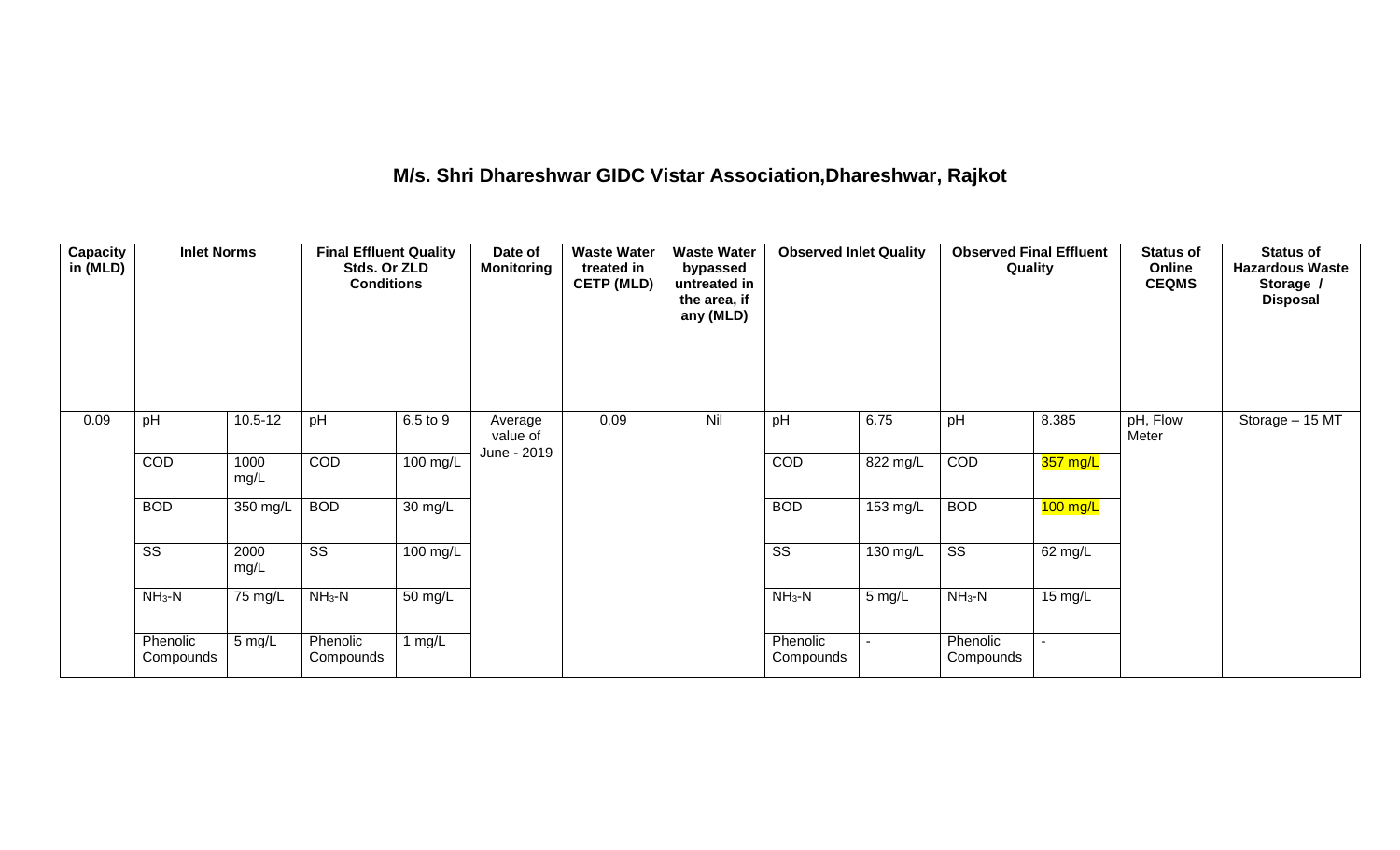## **M/s. Jay Khodiyar Enviro-Technologies Pvt. Ltd., Rajkot**

| <b>Capacity</b><br>in (MLD) | <b>Inlet Norms</b><br>pH<br>Up to 5 |                          | <b>Final Effluent Quality</b><br>Stds. Or ZLD<br><b>Conditions</b> |            | Date of<br><b>Monitoring</b>       | <b>Waste Water</b><br>treated in<br><b>CETP (MLD)</b> | <b>Waste Water</b><br>bypassed<br>untreated in<br>the area, if<br>any (MLD) | <b>Observed Inlet Quality</b> |                   | <b>Observed Final Effluent</b><br>Quality |            | <b>Status of</b><br>Online<br><b>CEQMS</b> | <b>Status of</b><br><b>Hazardous Waste</b><br>Storage /<br><b>Disposal</b> |
|-----------------------------|-------------------------------------|--------------------------|--------------------------------------------------------------------|------------|------------------------------------|-------------------------------------------------------|-----------------------------------------------------------------------------|-------------------------------|-------------------|-------------------------------------------|------------|--------------------------------------------|----------------------------------------------------------------------------|
| 0.025                       |                                     |                          | pH                                                                 | 6.5 to 8.5 | Average<br>value of<br>June - 2019 | 0.013                                                 | Nil                                                                         | pH                            | 7.9               | pH                                        | 8.3        | $\blacksquare$                             | Storage - 3 MT                                                             |
|                             | COD                                 | 250 mg/L                 | COD                                                                | 100 mg/L   |                                    |                                                       |                                                                             | COD                           | 33 mg/L           | COD                                       | 8 mg/L     |                                            |                                                                            |
|                             | <b>BOD</b>                          | 100 mg/L                 | <b>BOD</b>                                                         | 30 mg/L    |                                    |                                                       |                                                                             | <b>BOD</b>                    | $12 \text{ mg/L}$ | <b>BOD</b>                                | $2$ mg/L   |                                            |                                                                            |
|                             | $\overline{\text{ss}}$              | 250 mg/L                 | $\overline{\text{ss}}$                                             | 100 mg/L   |                                    |                                                       |                                                                             | $\overline{\text{ss}}$        | 440 mg/L          | $\overline{\text{ss}}$                    | 26 mg/L    |                                            |                                                                            |
|                             | $NH3-N$                             | $\overline{\phantom{a}}$ | $NH3-N$                                                            | 50 mg/L    |                                    |                                                       |                                                                             | $NH3-N$                       | 15 mg/L           | $NH3-N$                                   | $0.5$ mg/L |                                            |                                                                            |
|                             | Phenolic<br>Compounds               |                          | Phenolic<br>Compounds                                              | 1 $mg/L$   |                                    |                                                       |                                                                             | Phenolic<br>Compounds         | <b>BDL</b>        | Phenolic<br>Compounds                     | <b>BDL</b> |                                            |                                                                            |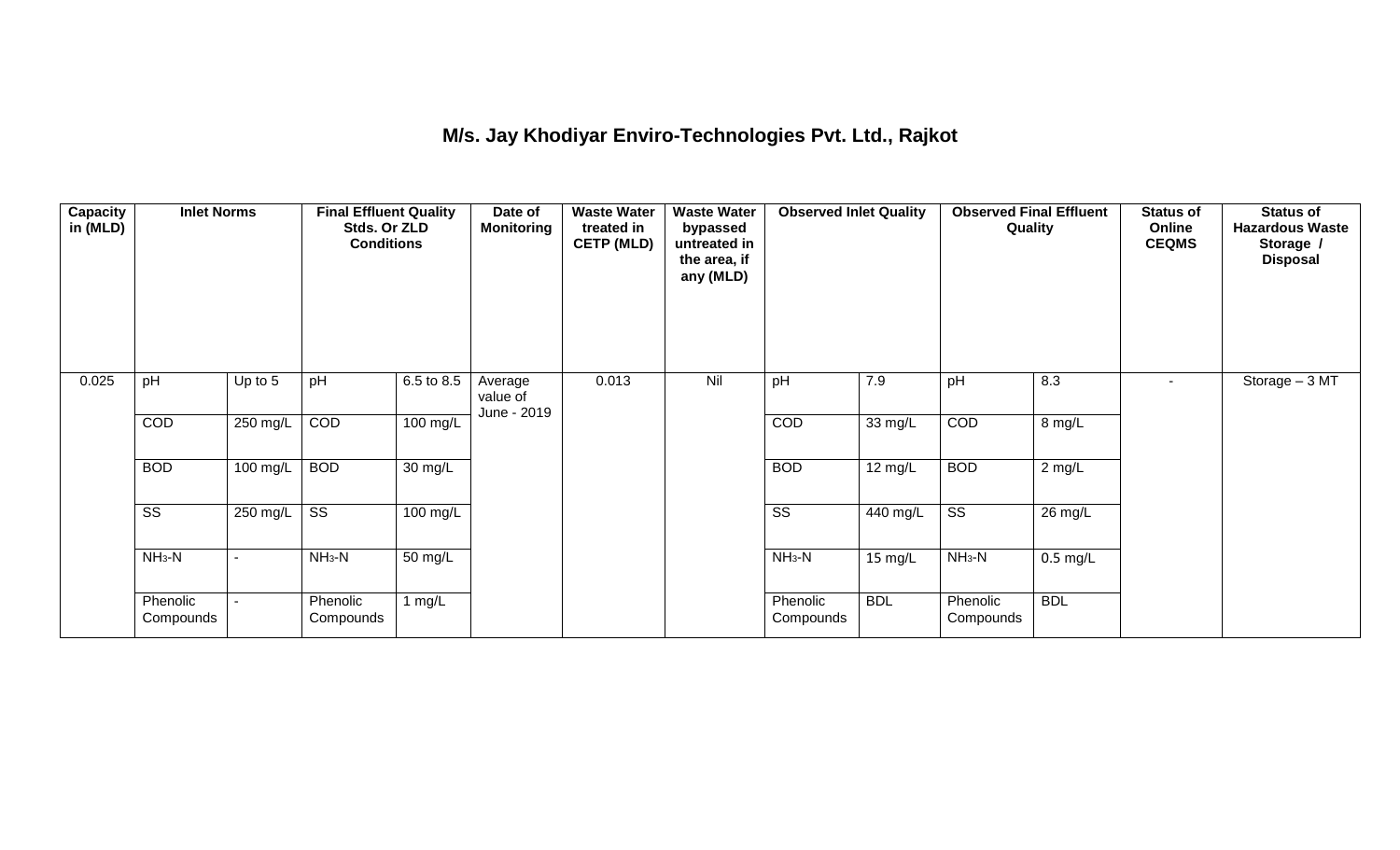### **M/s. Kalol GIDC Industries Association, Kadi, Gandhinagar**

| <b>Capacity</b><br>in (MLD) | <b>Inlet Norms</b>     |              |                        | <b>Final Effluent Quality</b><br>Stds. Or ZLD<br><b>Conditions</b> | Date of<br><b>Monitoring</b> | <b>Waste Water</b><br>treated in<br><b>CETP (MLD)</b> | <b>Waste Water</b><br>bypassed<br>untreated in<br>the area, if<br>any (MLD) | <b>Observed Inlet Quality</b> |                | <b>Observed Final Effluent</b><br>Quality |           | <b>Status of</b><br>Online<br><b>CEQMS</b> | <b>Status of</b><br><b>Hazardous Waste</b><br>Storage /<br><b>Disposal</b> |
|-----------------------------|------------------------|--------------|------------------------|--------------------------------------------------------------------|------------------------------|-------------------------------------------------------|-----------------------------------------------------------------------------|-------------------------------|----------------|-------------------------------------------|-----------|--------------------------------------------|----------------------------------------------------------------------------|
| 0.35                        | pH                     | 6.5 to 8.5   | pH                     | 6.5 to 8.5                                                         | Average<br>value of          | 0.35                                                  | Nil                                                                         | pH                            |                | pH                                        | 7.53      | ٠                                          | Storage - 4 MT                                                             |
|                             | COD                    | 2000<br>mg/L | COD                    | 250 mg/L                                                           | June - 2019                  |                                                       |                                                                             | COD                           | $\blacksquare$ | COD                                       | 149 mg/L  |                                            | Disposal - 50 MT                                                           |
|                             | <b>BOD</b>             | 700 mg/L     | <b>BOD</b>             | $100 \text{ mg/L}$                                                 |                              |                                                       |                                                                             | <b>BOD</b>                    |                | <b>BOD</b>                                | 21 mg/L   |                                            |                                                                            |
|                             | $\overline{\text{ss}}$ |              | $\overline{\text{SS}}$ | $\overline{100}$ mg/L                                              |                              |                                                       |                                                                             | $\overline{\text{ss}}$        |                | $\overline{\text{ss}}$                    | 41 mg/L   |                                            |                                                                            |
|                             | $NH3-N$                | 50 mg/L      | $NH3-N$                | 50 mg/L                                                            |                              |                                                       |                                                                             | $NH_3-N$                      | $\blacksquare$ | $NH3-N$                                   | 4 mg/L    |                                            |                                                                            |
|                             | Phenolic<br>Compounds  |              | Phenolic<br>Compounds  | 1 $mg/L$                                                           |                              |                                                       |                                                                             | Phenolic<br>Compounds         |                | Phenolic<br>Compounds                     | 0.34 mg/L |                                            |                                                                            |